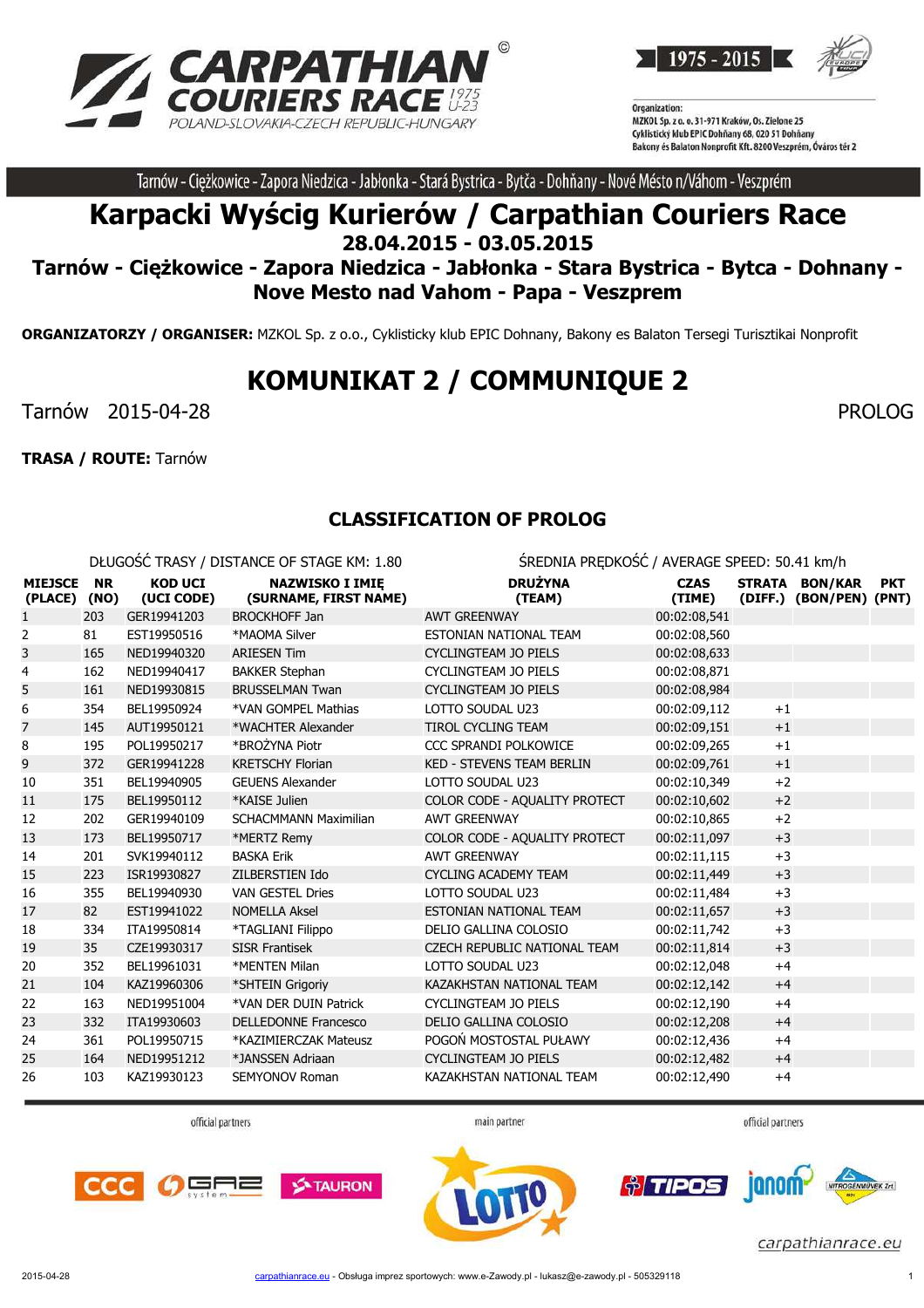

Organization:<br>MZKOL Sp. z o. o. 31-971 Kraków, Os. Zielone 25<br>MZKOL Sp. z o. o. 31-971 Kraków, Os. Zielone 25 Cyklistický klub EPIC Dohňany 68, 020 51 Dohňany Bakony és Balaton Nonprofit Kft. 8200 Veszprém, Óváros tér 2

|    |     |             |                          | Tarnów - Ciężkowice - Zapora Niedzica - Jabłonka - Stará Bystrica - Bytča - Dohňany - Nové Mésto n/Váhom - Veszprém |              |      |  |
|----|-----|-------------|--------------------------|---------------------------------------------------------------------------------------------------------------------|--------------|------|--|
| 27 | 251 | GER19940506 | <b>HERKLOTZ Silvio</b>   | <b>TEAM STOLTING</b>                                                                                                | 00:02:12,571 | $+4$ |  |
| 28 | 191 | POL19930822 | LATOŃ Eryk               | CCC SPRANDI POLKOWICE                                                                                               | 00:02:12,632 | $+4$ |  |
| 29 | 184 | GER19950510 | *ROHDE Leon              | LKT TEAM BRANDENBURG                                                                                                | 00:02:12,652 | $+4$ |  |
| 30 | 192 | POL19930927 | <b>KACZMAREK Jakub</b>   | CCC SPRANDI POLKOWICE                                                                                               | 00:02:12,776 | $+4$ |  |
| 31 | 172 | BEL19950609 | *DUQUENNOY Jimmy         | COLOR CODE - AQUALITY PROTECT                                                                                       | 00:02:12,787 | $+4$ |  |
| 32 | 112 | SRB19940824 | <b>ANTONIJEVIC Goran</b> | SERBIAN NATIONAL TEAM                                                                                               | 00:02:13,197 | $+5$ |  |
| 33 | 381 | POL19930108 | FRANCZAK Wojciech        | TKK PACIFIC TORUŃ                                                                                                   | 00:02:13,276 | $+5$ |  |
| 34 | 155 | HUN19950419 | *PELIKAN Janos           | UTENSILNORD                                                                                                         | 00:02:13,310 | $+5$ |  |
| 35 | 204 | ESP19950412 | *CUADROS Alvaro          | <b>AWT GREENWAY</b>                                                                                                 | 00:02:13,358 | $+5$ |  |
| 36 | 181 | GER19950523 | *BERGER Leon             | LKT TEAM BRANDENBURG                                                                                                | 00:02:13,389 | $+5$ |  |
| 37 | 21  | SVK19960130 | *BELLAN Juraj            | SLOVAKIAN NATIONAL TEAM                                                                                             | 00:02:13,494 | $+5$ |  |
| 38 | 254 | GER19960813 | *REUTTER Sven            | <b>TEAM STOLTING</b>                                                                                                | 00:02:13,584 | $+5$ |  |
| 39 | 194 | POL19951004 | *PALUTA Michał           | CCC SPRANDI POLKOWICE                                                                                               | 00:02:13,631 | $+5$ |  |
| 40 | 322 | POL19940327 | SYKAŁA Wojciech          | TARNOVIA TARNOWO PODGÓRNE                                                                                           | 00:02:13,666 | $+5$ |  |
| 41 | 225 | SVK19940210 | <b>MALOVEC Lubos</b>     | <b>CYCLING ACADEMY TEAM</b>                                                                                         | 00:02:13,727 | $+5$ |  |
| 42 | 151 | HUN19960928 | *FILUTAS Viktor          | <b>UTENSILNORD</b>                                                                                                  | 00:02:13,807 | $+5$ |  |
| 43 | 375 | GER19960212 | *SCHUBERTH Erik          | <b>KED - STEVENS TEAM BERLIN</b>                                                                                    | 00:02:13,900 | $+5$ |  |
| 44 | 83  | EST19960326 | *VOSMAN EKKE Kaur        | ESTONIAN NATIONAL TEAM                                                                                              | 00:02:13,965 | $+5$ |  |
| 45 | 221 | POL19950402 | *TALAGA Patryk           | <b>CYCLING ACADEMY TEAM</b>                                                                                         | 00:02:13,985 | $+5$ |  |
| 46 | 193 | POL19940715 | STOSZ Patryk             | CCC SPRANDI POLKOWICE                                                                                               | 00:02:14,030 | $+6$ |  |
| 47 | 31  | CZE19940222 | <b>DOLEZEL Radovan</b>   | <b>CZECH REPUBLIC NATIONAL TEAM</b>                                                                                 | 00:02:14,326 | $+6$ |  |
| 48 | 271 | UKR19950412 | *MORUHA Anton            | KYIV CAPITAL RACING                                                                                                 | 00:02:14,415 | $+6$ |  |
| 49 | 183 | GER19961029 | *KOCH Christian          | LKT TEAM BRANDENBURG                                                                                                | 00:02:14,487 | $+6$ |  |
| 50 | 333 | ITA19950104 | *DELLAGLIO Alberto       | DELIO GALLINA COLOSIO                                                                                               | 00:02:14,601 | $+6$ |  |
| 51 | 255 | GER19950321 | *BACKOFEN Moritz         | <b>TEAM STOLTING</b>                                                                                                | 00:02:14,728 | $+6$ |  |
| 52 | 11  | POL19931118 | <b>KOTT Konrad</b>       | POLISH NATIONAL TEAM                                                                                                | 00:02:14,749 | $+6$ |  |
| 53 | 362 | POL19950110 | *SOLIŃSKI Jakub          | POGOŃ MOSTOSTAL PUŁAWY                                                                                              | 00:02:14,889 | $+6$ |  |
| 54 | 325 | POL19951216 | *KORCZYŃSKI Borys        | TARNOVIA TARNOWO PODGÓRNE                                                                                           | 00:02:15,013 | $+7$ |  |
| 55 | 382 | POL19961029 | *GUTEK Mikołaj           | TKK PACIFIC TORUN                                                                                                   | 00:02:15,168 | $+7$ |  |
| 56 | 102 | KAZ19961228 | *NATAROV Yuriy           | KAZAKHSTAN NATIONAL TEAM                                                                                            | 00:02:15,184 | $+7$ |  |
| 57 | 85  | EST19961215 | *PUNG Peter              | ESTONIAN NATIONAL TEAM                                                                                              | 00:02:15,206 | $+7$ |  |
| 58 | 12  | POL19950215 | *KONWA Piotr             | POLISH NATIONAL TEAM                                                                                                | 00:02:15,215 | $+7$ |  |
| 59 | 32  | CZE19930209 | <b>MEDEK Tomas</b>       | CZECH REPUBLIC NATIONAL TEAM                                                                                        | 00:02:15,339 | $+7$ |  |
| 60 | 311 | CZE19930209 | <b>HAMPL Petr</b>        | <b>FAVORIT BRNO</b>                                                                                                 | 00:02:15,394 | $+7$ |  |
| 61 | 222 | ISR19930722 | <b>EINHORN Ben</b>       | <b>CYCLING ACADEMY TEAM</b>                                                                                         | 00:02:15,434 | $+7$ |  |
| 62 | 142 | AUT19961002 | *BRKIC Benjamin          | TIROL CYCLING TEAM                                                                                                  | 00:02:15,482 | $+7$ |  |
| 63 | 234 | NOR19940424 | <b>REGE Even</b>         | TEAM FIXIT.NO                                                                                                       | 00:02:15,558 | +7   |  |
| 64 | 73  | UKR19950302 | *KREMINSKYI Vladyslav    | UKRAINIAN NATIONAL TEAM                                                                                             | 00:02:15,609 | $+7$ |  |
| 65 | 13  | POL19940310 | MICKIEWICZ Tomasz        | POLISH NATIONAL TEAM                                                                                                | 00:02:15,658 | $+7$ |  |
| 66 | 101 | KAZ19930610 | MAIDOS Tilegen           | KAZAKHSTAN NATIONAL TEAM                                                                                            | 00:02:15,755 | $+7$ |  |
| 67 | 253 | GER19960225 | *PORZNER Manuel          | <b>TEAM STOLTING</b>                                                                                                | 00:02:15,870 | $+7$ |  |
| 68 | 272 | UKR19950926 | *SHUMILOV Yurii          | KYIV CAPITAL RACING                                                                                                 | 00:02:15,910 | $+7$ |  |
| 69 | 364 | POL19940421 | KIETLIŃSKI Wojciech      | POGOŃ MOSTOSTAL PUŁAWY                                                                                              | 00:02:15,984 | $+7$ |  |
| 70 | 312 | CZE19941117 | <b>KUKRLE Michael</b>    | <b>FAVORIT BRNO</b>                                                                                                 | 00:02:16,208 | $+8$ |  |
| 71 | 105 | KAZ19950320 | *AKHMETOV Galym          | KAZAKHSTAN NATIONAL TEAM                                                                                            | 00:02:16,506 | $+8$ |  |
| 72 | 252 | GER19940314 | <b>EGNER Arne</b>        | TEAM STOLTING                                                                                                       | 00:02:16,538 | $+8$ |  |
| 73 | 171 | BEL19960603 | *ARIMONT Charlie         | COLOR CODE - AQUALITY PROTECT                                                                                       | 00:02:16,634 | $+8$ |  |
| 74 | 341 | POL19931217 | <b>KASPEREK Michał</b>   | TC CHROBRY SARONI GŁOGÓW                                                                                            | 00:02:16,672 | $+8$ |  |
| 75 | 133 | SVK19941031 | VANCO Jakub              | <b>REGION POVAZIE</b>                                                                                               | 00:02:16,865 | $+8$ |  |
|    |     |             |                          |                                                                                                                     |              |      |  |

 $^{\copyright}$ 

**RPATHIAN**<br>RIERS RACE

POLAND-SLOVAKIA-CZECH REPUBLIC-HUNGARY

**CA** 

official partners

main partner

official partners







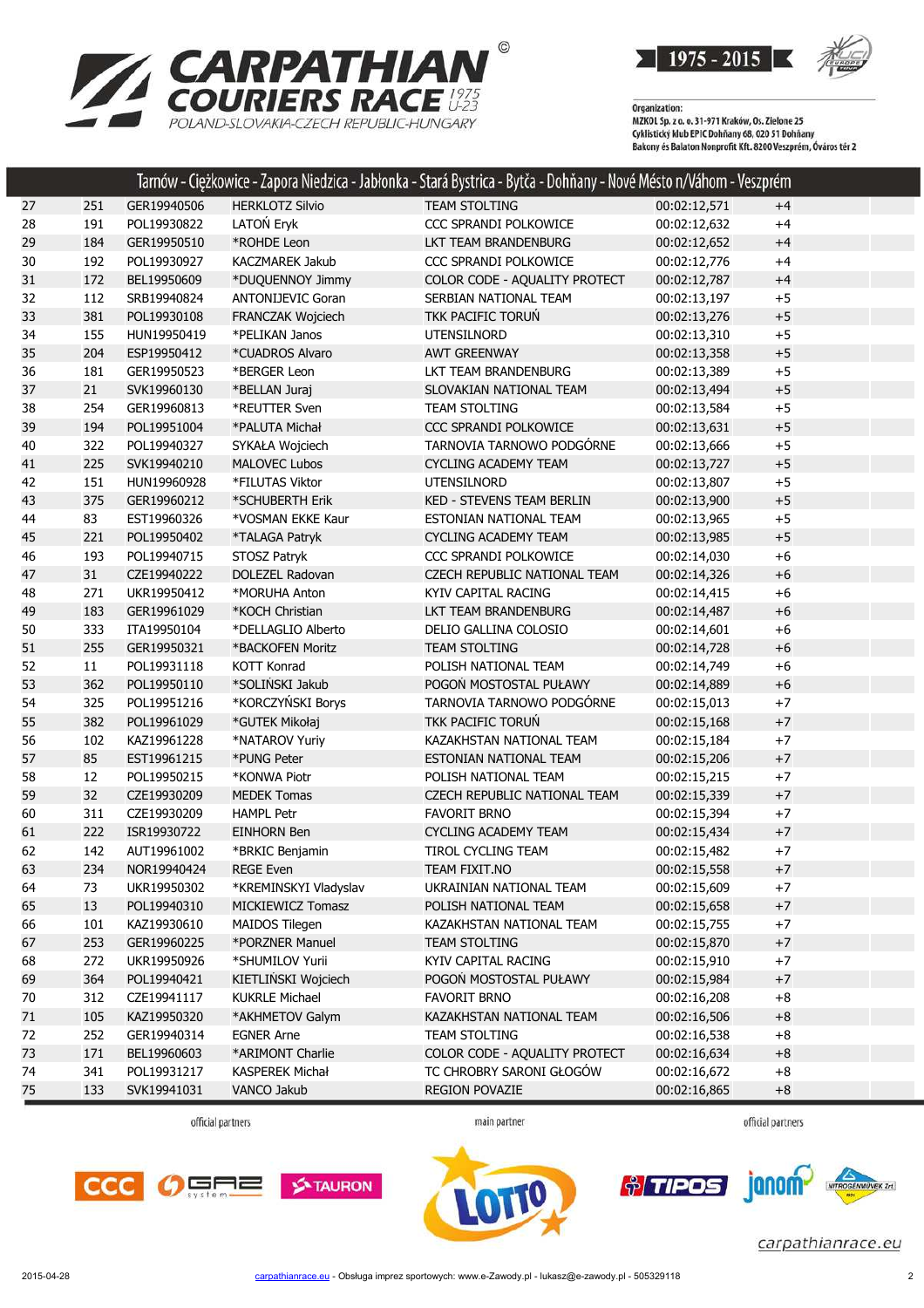



|     |     |             |                             | Tarnów - Ciężkowice - Zapora Niedzica - Jabłonka - Stará Bystrica - Bytča - Dohňany - Nové Mésto n/Váhom - Veszprém |              |         |
|-----|-----|-------------|-----------------------------|---------------------------------------------------------------------------------------------------------------------|--------------|---------|
| 76  | 231 | NOR19940415 | AUSTEVOLL Ole Andre         | TEAM FIXIT.NO                                                                                                       | 00:02:16,872 | $+8$    |
| 77  | 143 | AUT19950917 | *STOCK Mario                | TIROL CYCLING TEAM                                                                                                  | 00:02:16,982 | $+8$    |
| 78  | 363 | POL19930604 | JEZIORSKI Rafał             | POGOŃ MOSTOSTAL PUŁAWY                                                                                              | 00:02:17,163 | $+9$    |
| 79  | 385 | POL19960212 | *WYPYCH Karol               | TKK PACIFIC TORUN                                                                                                   | 00:02:17,268 | $+9$    |
| 80  | 275 | UKR19961010 | *ASHUROV Kostantyn          | KYIV CAPITAL RACING                                                                                                 | 00:02:17,376 | $+9$    |
| 81  | 345 | POL19940824 | <b>GRABIS Mateusz</b>       | TC CHROBRY SARONI GŁOGÓW                                                                                            | 00:02:17,479 | $+9$    |
| 82  | 174 | BEL19961229 | *SIX Franklin               | COLOR CODE - AQUALITY PROTECT                                                                                       | 00:02:17,495 | $+9$    |
| 83  | 301 | HUN19950712 | *RUTTKAY Zoltan             | MUGENRACE TEAM PROLOG                                                                                               | 00:02:17,528 | $+9$    |
| 84  | 25  | SVK19950911 | *HOLOMEK Milan              | SLOVAKIAN NATIONAL TEAM                                                                                             | 00:02:17,590 | $+9$    |
| 85  | 374 | GER19950513 | *NIEDERLAG Luca             | <b>KED - STEVENS TEAM BERLIN</b>                                                                                    | 00:02:17,608 | $+9$    |
| 86  | 313 | CZE19950713 | *SEKANINA Adam              | <b>FAVORIT BRNO</b>                                                                                                 | 00:02:17,743 | $+9$    |
| 87  | 331 | ITA19940513 | <b>MARENGO Alberto</b>      | DELIO GALLINA COLOSIO                                                                                               | 00:02:17,901 | $+9$    |
| 88  | 321 | POL19930816 | <b>KISTOWSKI Kacper</b>     | TARNOVIA TARNOWO PODGÓRNE                                                                                           | 00:02:18,044 | $+10$   |
| 89  | 84  | EST00000000 | <b>VENDELIN Karl Arnold</b> | ESTONIAN NATIONAL TEAM                                                                                              | 00:02:18,203 | $+10$   |
| 90  | 233 | NOR19940209 | JENSEN Jan William          | TEAM FIXIT.NO                                                                                                       | 00:02:18,285 | $+10$   |
| 91  | 373 | GER19940616 | <b>CARSTENSEN Lucas</b>     | KED - STEVENS TEAM BERLIN                                                                                           | 00:02:18,341 | $+10$   |
| 92  | 343 | POL19930716 | LEDUCHOWSKI Aleksander      | TC CHROBRY SARONI GŁOGÓW                                                                                            | 00:02:18,417 | $+10$   |
| 93  | 182 | GER19940919 | SOBALLA Carl                | LKT TEAM BRANDENBURG                                                                                                | 00:02:18,513 | $+10$   |
| 94  | 205 | CZE19960630 | *LEHKY Roman                | <b>AWT GREENWAY</b>                                                                                                 | 00:02:18,673 | $+10$   |
| 95  | 232 | NOR19930918 | <b>STOKKENES Torstein</b>   | TEAM FIXIT.NO                                                                                                       | 00:02:18,709 | $+10$   |
| 96  | 353 | BEL19950121 | *VANDERAERDEN Massimo       | LOTTO SOUDAL U23                                                                                                    | 00:02:18,740 | $+10$   |
| 97  | 111 | SRB19940506 | STEFANOVIC Stefan           | SERBIAN NATIONAL TEAM                                                                                               | 00:02:18,748 | $+10$   |
| 98  | 141 | AUT19950304 | *SCHIPFLINGER Florian       | TIROL CYCLING TEAM                                                                                                  | 00:02:18,866 | $+10$   |
| 99  | 71  | UKR19951012 | *GLADYSH Roman              | UKRAINIAN NATIONAL TEAM                                                                                             | 00:02:18,878 | $+10$   |
| 100 | 274 | UKR19931230 | <b>GREGUL Igor</b>          | KYIV CAPITAL RACING                                                                                                 | 00:02:18,891 | $+10$   |
| 101 | 154 | HUN19960326 | *MORICZ Daniel              | <b>UTENSILNORD</b>                                                                                                  | 00:02:18,956 | $+10$   |
| 102 | 72  | UKR19950405 | *HRYNIV Vitaliy             | UKRAINIAN NATIONAL TEAM                                                                                             | 00:02:18,972 | $+10$   |
| 103 | 185 | GER19961002 | *ROHDE Louis                | LKT TEAM BRANDENBURG                                                                                                | 00:02:19,357 | $+11$   |
| 104 | 273 | UKR19960910 | *BONDARENKO Pavlo           | KYIV CAPITAL RACING                                                                                                 | 00:02:19,392 | $+11$   |
| 105 | 34  | CZE19960924 | *CAMRDA Pavel               | <b>CZECH REPUBLIC NATIONAL TEAM</b>                                                                                 | 00:02:19,659 | $+11\,$ |
| 106 | 15  | POL19950406 | *SZELĄG Gracjan             | POLISH NATIONAL TEAM                                                                                                | 00:02:19,864 | $+11$   |
| 107 | 314 | CZE19930823 | <b>CHLUPAC Dominik</b>      | <b>FAVORIT BRNO</b>                                                                                                 | 00:02:20,028 | $+12$   |
| 108 | 371 | GER19930107 | <b>DONATH Felix</b>         | KED - STEVENS TEAM BERLIN                                                                                           | 00:02:20,121 | $+12$   |
| 109 | 383 | POL19961008 | *ZŁOTOWICZ Patryk           | TKK PACIFIC TORUŃ                                                                                                   | 00:02:20,159 | $+12$   |
| 110 | 113 | SRB19940217 | AMBRUS Nemanja              | SERBIAN NATIONAL TEAM                                                                                               | 00:02:20,633 | $+12$   |
| 111 | 304 | HUN19930302 | <b>VARGA Peter</b>          | MUGENRACE TEAM PROLOG                                                                                               | 00:02:20,909 | $+12$   |
| 112 | 134 | SVK19950911 | *MARTAG Tomas               | REGION POVAZIE                                                                                                      | 00:02:21,025 | $+13$   |
| 113 | 303 | HUN19931114 | <b>MOGYOROSI Mate</b>       | MUGENRACE TEAM PROLOG                                                                                               | 00:02:21,142 | $+13$   |
| 114 | 132 | SVK19931129 | <b>MALIK Robert</b>         | <b>REGION POVAZIE</b>                                                                                               | 00:02:21,377 | $+13$   |
| 115 | 131 | SVK19960612 | *BASKA Denis                | <b>REGION POVAZIE</b>                                                                                               | 00:02:21,699 | $+13$   |
| 116 | 342 | POL19940608 | <b>JAROMIN Piotr</b>        | TC CHROBRY SARONI GŁOGÓW                                                                                            | 00:02:21,778 | $+13$   |
| 117 | 224 | SVK19940630 | <b>DASKO Mario</b>          | <b>CYCLING ACADEMY TEAM</b>                                                                                         | 00:02:21,830 | $+13$   |
| 118 | 152 | HUN19951126 | *ROZSA Balazs               | <b>UTENSILNORD</b>                                                                                                  | 00:02:21,883 | $+13$   |
| 119 | 384 | POL19930220 | <b>KRAKOWIAK Norbert</b>    | TKK PACIFIC TORUN                                                                                                   | 00:02:22,167 | $+14$   |
| 120 | 33  | CZE19950830 | *FIALA Petr                 | CZECH REPUBLIC NATIONAL TEAM                                                                                        | 00:02:22,251 | $+14$   |
| 121 | 24  | SVK19941227 | <b>KRAJICEK Matej</b>       | SLOVAKIAN NATIONAL TEAM                                                                                             | 00:02:22,313 | $+14$   |
| 122 | 23  | SVK19940206 | LAJCHA Juraj                | SLOVAKIAN NATIONAL TEAM                                                                                             | 00:02:22,509 | $+14$   |
| 123 | 14  | POL19930910 | <b>OWSIAN Arkadiusz</b>     | POLISH NATIONAL TEAM                                                                                                | 00:02:22,696 | $+14$   |
| 124 | 305 | HUN19941219 | LOKI Bence                  | MUGENRACE TEAM PROLOG                                                                                               | 00:02:23,339 | $+15$   |

official partners

main partner

official partners







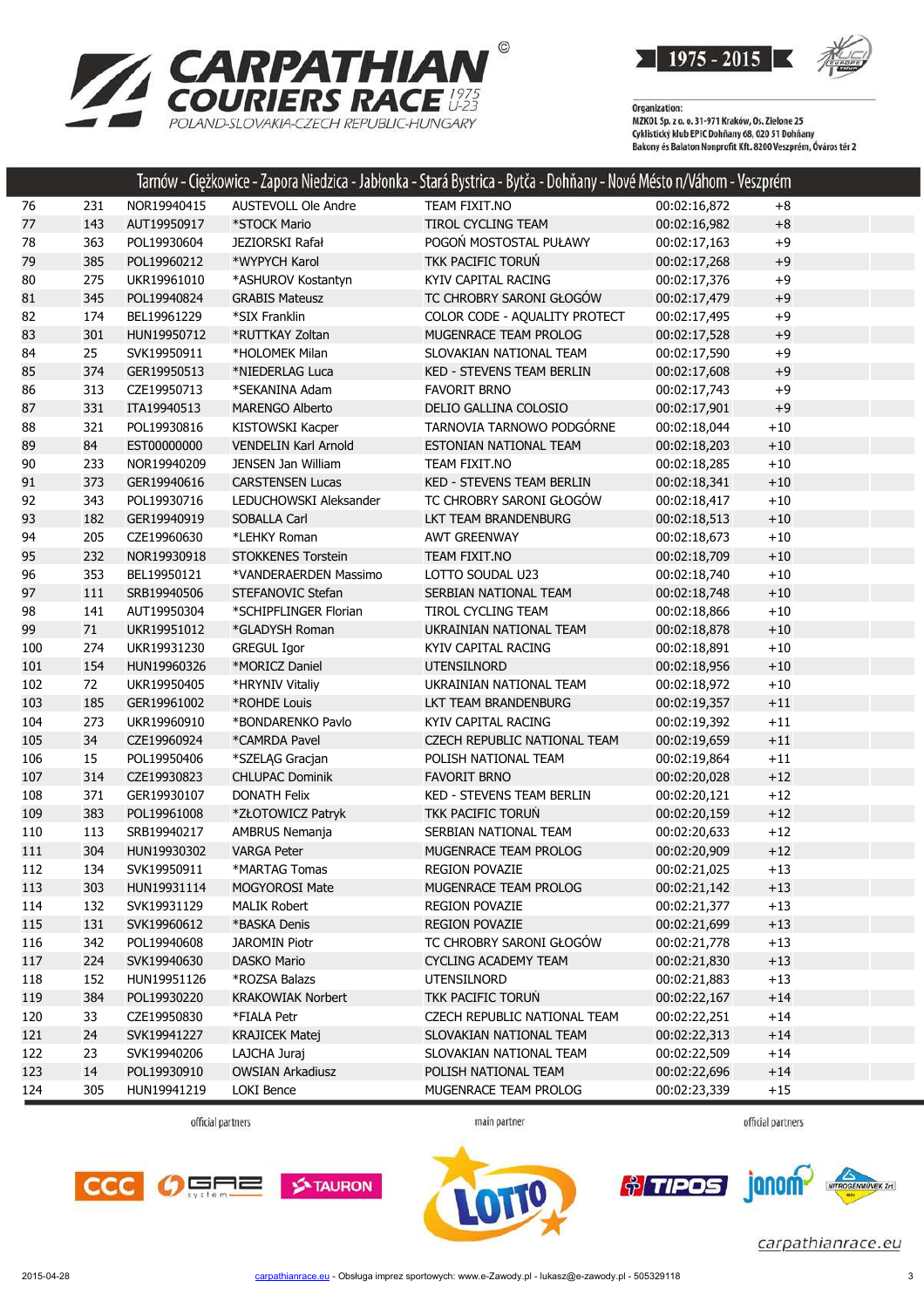

Organization:<br>MZKOL Sp. z o. o. 31-971 Kraków, Os. Zielone 25<br>MZKOL Sp. z o. o. 31-971 Kraków, Os. Zielone 25 Cyklistický klub EPIC Dohňany 68, 020 51 Dohňany<br>Bakony és Balaton Nonprofit Kft. 8200 Veszprém, Óváros tér 2

|     |     |             |                            | Tarnów - Ciężkowice - Zapora Niedzica - Jabłonka - Stará Bystrica - Bytča - Dohňany - Nové Mésto n/Váhom - Veszprém |              |       |  |
|-----|-----|-------------|----------------------------|---------------------------------------------------------------------------------------------------------------------|--------------|-------|--|
| 125 | 75  | UKR19950417 | *POLYAKOV Yurii            | UKRAINIAN NATIONAL TEAM                                                                                             | 00:02:23,579 | $+15$ |  |
| 126 | 344 | POL19950103 | *BIJAK Marcin              | TC CHROBRY SARONI GŁOGÓW                                                                                            | 00:02:23,653 | $+15$ |  |
| 127 | 315 | CZE19951023 | *NEUMAN Dominik            | <b>FAVORIT BRNO</b>                                                                                                 | 00:02:23,950 | $+15$ |  |
| 128 | 365 | POL19960506 | *TUREK Kamil               | POGOŃ MOSTOSTAL PUŁAWY                                                                                              | 00:02:24.341 | $+16$ |  |
| 129 | 153 | HUN19950425 | *LENGYEL Zoltan            | <b>UTENSILNORD</b>                                                                                                  | 00:02:24.477 | $+16$ |  |
| 130 | 323 | POL19950218 | *WILGUS Wojciech           | TARNOVIA TARNOWO PODGÓRNE                                                                                           | 00:02:24,547 | $+16$ |  |
| 131 | 135 | SVK19941210 | KOVACIK Juraj              | <b>REGION POVAZIE</b>                                                                                               | 00:02:24,615 | $+16$ |  |
| 132 | 335 | ITA19950529 | *PASTORINO MATTIA Giovanni | DELIO GALLINA COLOSIO                                                                                               | 00:02:25,812 | $+17$ |  |
| 133 | 22  | SVK19950314 | *DUBEN Martin              | SLOVAKIAN NATIONAL TEAM                                                                                             | 00:02:27.931 | $+19$ |  |
| 134 | 324 | POL19960127 | *WIEWIÓR Dominik           | TARNOVIA TARNOWO PODGÓRNE                                                                                           | 00:02:28,848 | $+20$ |  |
| 135 | 114 | SRB19960610 | *VASILJEVIC Aleksandar     | SERBIAN NATIONAL TEAM                                                                                               | 00:02:29,424 | $+21$ |  |
| 136 | 74  | UKR19960906 | *SELIVERSTOV Roman         | UKRAINIAN NATIONAL TEAM                                                                                             | 00:02:30.066 | $+22$ |  |

#### **ZAWODNICY / RIDERS**

| <b>WYSTARTOWAŁO / STARTING</b>       | 136 |
|--------------------------------------|-----|
| <b>UKOŃCZYŁO / FINISHING</b>         | 136 |
| POZA LIMITEM / OUT OF TIME LIMITS    | n   |
| ZDYSKWALIFIKOWANO / DISQUALIFICATE 0 |     |

| <b>MIEJSCE</b> | <b>KOD UCI</b><br>(PLACE) (UCI CODE) | <b>DRUŻYNA</b><br>(TEAM)         | <b>KRAJ</b><br>(COUNTRY) | <b>CZAS</b><br>(TIME) | <b>STRATA</b><br>(DIFF.) |
|----------------|--------------------------------------|----------------------------------|--------------------------|-----------------------|--------------------------|
| 1              | <b>CJP</b>                           | CYCLINGTEAM JO PIELS             | <b>NED</b>               | 00:06:24              |                          |
| 2              | <b>AWT</b>                           | <b>AWT GREENWAY</b>              | <b>CZE</b>               | 00:06:29              | $+5$                     |
| 3              | <b>LTS</b>                           | LOTTO SOUDAL U23                 | <b>BEL</b>               | 00:06:30              | $+6$                     |
| 4              | <b>EST</b>                           | ESTONIAN NATIONAL TEAM           | <b>EST</b>               | 00:06:32              | $+8$                     |
| 5              | <b>CCB</b>                           | COLOR CODE - AQUALITY PROTECT    | <b>BEL</b>               | 00:06:33              | $+9$                     |
| 6              | CCC                                  | CCC SPRANDI POLKOWICE            | <b>POL</b>               | 00:06:33              | $+9$                     |
| 7              | <b>DEL</b>                           | DELIO GALLINA COLOSIO            | <b>ITA</b>               | 00:06:37              | $+13$                    |
| 8              | <b>CAT</b>                           | <b>CYCLING ACADEMY TEAM</b>      | <b>ISR</b>               | 00:06:37              | $+13$                    |
| 9              | <b>KAZ</b>                           | KAZAKHSTAN NATIONAL TEAM         | <b>KAZ</b>               | 00:06:39              | $+15$                    |
| 10             | <b>LKT</b>                           | LKT TEAM BRANDENBURG             | <b>GER</b>               | 00:06:39              | $+15$                    |
| 11             | <b>STG</b>                           | <b>TEAM STOLTING</b>             | <b>GER</b>               | 00:06:39              | $+15$                    |
| 12             | <b>KED</b>                           | <b>KED - STEVENS TEAM BERLIN</b> | <b>GER</b>               | 00:06:39              | $+15$                    |
| 13             | <b>CZE</b>                           | CZECH REPUBLIC NATIONAL TEAM     | <b>CZE</b>               | 00:06:40              | $+16$                    |
| 14             | <b>TIR</b>                           | <b>TIROL CYCLING TEAM</b>        | <b>AUT</b>               | 00:06:40              | $+16$                    |
| 15             | PMP                                  | POGOŃ MOSTOSTAL PUŁAWY           | <b>POL</b>               | 00:06:41              | $+17$                    |
| 16             | <b>POL</b>                           | POLISH NATIONAL TEAM             | <b>POL</b>               | 00:06:44              | $+20$                    |
| 17             | <b>UNA</b>                           | <b>UTENSILNORD</b>               | <b>HUN</b>               | 00:06:44              | $+20$                    |
| 18             | <b>PAC</b>                           | TKK PACIFIC TORUN                | <b>POL</b>               | 00:06:45              | $+21$                    |
| 19             | <b>TAR</b>                           | TARNOVIA TARNOWO PODGÓRNE        | <b>POL</b>               | 00:06:46              | $+22$                    |
| 20             | <b>KCR</b>                           | KYIV CAPITAL RACING              | <b>UKR</b>               | 00:06:46              | $+22$                    |
| 21             | <b>FVB</b>                           | <b>FAVORIT BRNO</b>              | <b>CZE</b>               | 00:06:48              | $+24$                    |
| 22             | <b>FIX</b>                           | TEAM FIXIT.NO                    | <b>NOR</b>               | 00:06:49              | $+25$                    |
| 23             | <b>SRB</b>                           | SERBIAN NATIONAL TEAM            | <b>SRB</b>               | 00:06:51              | $+27$                    |

#### **TEAM CLASSIFICATION OF PROLOG**

official partners



official partners





carpathianrace.eu

main partner

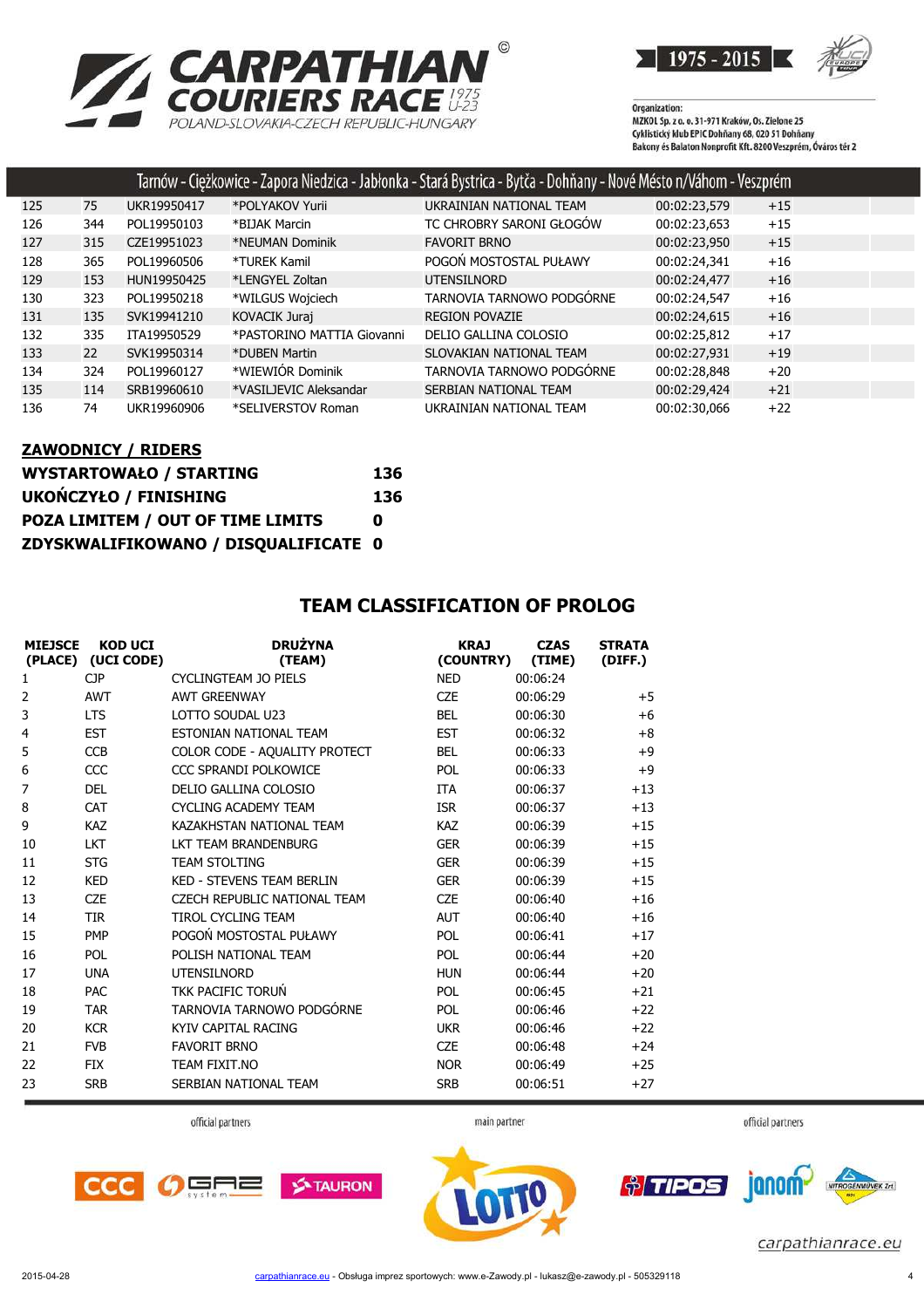

1975 - 2015

Organization:<br>MZKOL Sp. z o. o. 31-971 Kraków, Os. Zielone 25<br>MZKOL Sp. z o. o. 31-971 Kraków, Os. Zielone 25 Cyklistický klub EPIC Dohňany 68, 020 51 Dohňany<br>Bakony és Balaton Nonprofit Kft. 8200 Veszprém, Óváros tér 2

|    |            | Tarnów - Ciężkowice - Zapora Niedzica - Jabłonka - Stará Bystrica - Bytča - Dohňany - Nové Mésto n/Váhom - Veszprém |            |          |       |  |
|----|------------|---------------------------------------------------------------------------------------------------------------------|------------|----------|-------|--|
| 24 | CLG.       | TC CHROBRY SARONI GŁOGÓW                                                                                            | <b>POL</b> | 00:06:51 | $+27$ |  |
| 25 | ukr        | UKRAINIAN NATIONAL TEAM                                                                                             | ukr        | 00:06:51 | $+27$ |  |
| 26 | <b>SVK</b> | SLOVAKIAN NATIONAL TEAM                                                                                             | <b>SVK</b> | 00:06:52 | $+28$ |  |
| 27 | <b>SVK</b> | <b>REGION POVAZIE</b>                                                                                               | <b>SVK</b> | 00:06:58 | $+34$ |  |
| 28 | MUG I      | MUGENRACE TEAM PROLOG                                                                                               | <b>HUN</b> | 00:06:58 | $+34$ |  |

### **GENERAL CLASSIFICATION AFTER PROLOG**

DŁUGOŚĆ TRASY / DISTANCE OF STAGE KM: 1.80 ŚREDNIA PRĘDKOŚĆ / AVERAGE SPEED: 50.41 km/h

| <b>MIEJSCE</b><br>(PLACE) | <b>NR</b><br>(NO) | <b>KOD UCI</b><br>(UCI CODE) | <b>NAZWISKO I IMIĘ</b><br>(SURNAME, FIRST NAME) | <b>DRUŻYNA</b><br>(TEAM)         | <b>CZAS</b><br>(TIME) | <b>STRATA</b><br>(DIFF.) |
|---------------------------|-------------------|------------------------------|-------------------------------------------------|----------------------------------|-----------------------|--------------------------|
| $\mathbf{1}$              | 203               | GER19941203                  | <b>BROCKHOFF Jan</b>                            | <b>AWT GREENWAY</b>              | 00:02:08              |                          |
| 2                         | 81                | EST19950516                  | *MAOMA Silver                                   | ESTONIAN NATIONAL TEAM           | 00:02:08              |                          |
| 3                         | 165               | NED19940320                  | <b>ARIESEN Tim</b>                              | CYCLINGTEAM JO PIELS             | 00:02:08              |                          |
| 4                         | 162               | NED19940417                  | <b>BAKKER Stephan</b>                           | CYCLINGTEAM JO PIELS             | 00:02:08              |                          |
| 5                         | 161               | NED19930815                  | <b>BRUSSELMAN Twan</b>                          | CYCLINGTEAM JO PIELS             | 00:02:08              |                          |
| $\boldsymbol{6}$          | 354               | BEL19950924                  | *VAN GOMPEL Mathias                             | LOTTO SOUDAL U23                 | 00:02:09              | $+1$                     |
| 7                         | 145               | AUT19950121                  | *WACHTER Alexander                              | TIROL CYCLING TEAM               | 00:02:09              | $+1$                     |
| 8                         | 195               | POL19950217                  | *BROŻYNA Piotr                                  | CCC SPRANDI POLKOWICE            | 00:02:09              | $+1$                     |
| 9                         | 372               | GER19941228                  | <b>KRETSCHY Florian</b>                         | <b>KED - STEVENS TEAM BERLIN</b> | 00:02:09              | $+1$                     |
| 10                        | 351               | BEL19940905                  | <b>GEUENS Alexander</b>                         | LOTTO SOUDAL U23                 | 00:02:10              | $+2$                     |
| 11                        | 175               | BEL19950112                  | *KAISE Julien                                   | COLOR CODE - AQUALITY PROTECT    | 00:02:10              | $+2$                     |
| 12                        | 202               | GER19940109                  | <b>SCHACMMANN Maximilian</b>                    | <b>AWT GREENWAY</b>              | 00:02:10              | $+2$                     |
| 13                        | 173               | BEL19950717                  | *MERTZ Remy                                     | COLOR CODE - AQUALITY PROTECT    | 00:02:11              | $+3$                     |
| 14                        | 201               | SVK19940112                  | <b>BASKA Erik</b>                               | <b>AWT GREENWAY</b>              | 00:02:11              | $+3$                     |
| 15                        | 223               | ISR19930827                  | ZILBERSTIEN Ido                                 | <b>CYCLING ACADEMY TEAM</b>      | 00:02:11              | $+3$                     |
| 16                        | 355               | BEL19940930                  | <b>VAN GESTEL Dries</b>                         | LOTTO SOUDAL U23                 | 00:02:11              | $+3$                     |
| 17                        | 82                | EST19941022                  | <b>NOMELLA Aksel</b>                            | ESTONIAN NATIONAL TEAM           | 00:02:11              | $+3$                     |
| 18                        | 334               | ITA19950814                  | *TAGLIANI Filippo                               | DELIO GALLINA COLOSIO            | 00:02:11              | $+3$                     |
| 19                        | 35                | CZE19930317                  | <b>SISR Frantisek</b>                           | CZECH REPUBLIC NATIONAL TEAM     | 00:02:11              | $+3$                     |
| 20                        | 352               | BEL19961031                  | *MENTEN Milan                                   | LOTTO SOUDAL U23                 | 00:02:12              | $+4$                     |
| 21                        | 104               | KAZ19960306                  | *SHTEIN Grigoriy                                | KAZAKHSTAN NATIONAL TEAM         | 00:02:12              | $+4$                     |
| 22                        | 163               | NED19951004                  | *VAN DER DUIN Patrick                           | CYCLINGTEAM JO PIELS             | 00:02:12              | $+4$                     |
| 23                        | 332               | ITA19930603                  | <b>DELLEDONNE Francesco</b>                     | DELIO GALLINA COLOSIO            | 00:02:12              | $+4$                     |
| 24                        | 361               | POL19950715                  | *KAZIMIERCZAK Mateusz                           | POGOŃ MOSTOSTAL PUŁAWY           | 00:02:12              | $+4$                     |
| 25                        | 164               | NED19951212                  | *JANSSEN Adriaan                                | <b>CYCLINGTEAM JO PIELS</b>      | 00:02:12              | $+4$                     |
| 26                        | 103               | KAZ19930123                  | <b>SEMYONOV Roman</b>                           | KAZAKHSTAN NATIONAL TEAM         | 00:02:12              | $+4$                     |
| 27                        | 251               | GER19940506                  | <b>HERKLOTZ Silvio</b>                          | <b>TEAM STOLTING</b>             | 00:02:12              | $+4$                     |
| 28                        | 191               | POL19930822                  | LATOŃ Eryk                                      | CCC SPRANDI POLKOWICE            | 00:02:12              | $+4$                     |
| 29                        | 184               | GER19950510                  | *ROHDE Leon                                     | LKT TEAM BRANDENBURG             | 00:02:12              | $+4$                     |
| 30                        | 192               | POL19930927                  | <b>KACZMAREK Jakub</b>                          | CCC SPRANDI POLKOWICE            | 00:02:12              | $+4$                     |
| 31                        | 172               | BEL19950609                  | *DUQUENNOY Jimmy                                | COLOR CODE - AQUALITY PROTECT    | 00:02:12              | $+4$                     |
| 32                        | 112               | SRB19940824                  | <b>ANTONIJEVIC Goran</b>                        | SERBIAN NATIONAL TEAM            | 00:02:13              | $+5$                     |
| 33                        | 381               | POL19930108                  | FRANCZAK Wojciech                               | TKK PACIFIC TORUŃ                | 00:02:13              | $+5$                     |
| 34                        | 155               | HUN19950419                  | *PELIKAN Janos                                  | <b>UTENSILNORD</b>               | 00:02:13              | $+5$                     |
| 35                        | 204               | ESP19950412                  | *CUADROS Alvaro                                 | <b>AWT GREENWAY</b>              | 00:02:13              | $+5$                     |
| 36                        | 181               | GER19950523                  | *BERGER Leon                                    | LKT TEAM BRANDENBURG             | 00:02:13              | $+5$                     |
| 37                        | 21                | SVK19960130                  | *BELLAN Juraj                                   | SLOVAKIAN NATIONAL TEAM          | 00:02:13              | $+5$                     |

official partners

main partner

official partners







*<u>o/TIPOS</u>* janom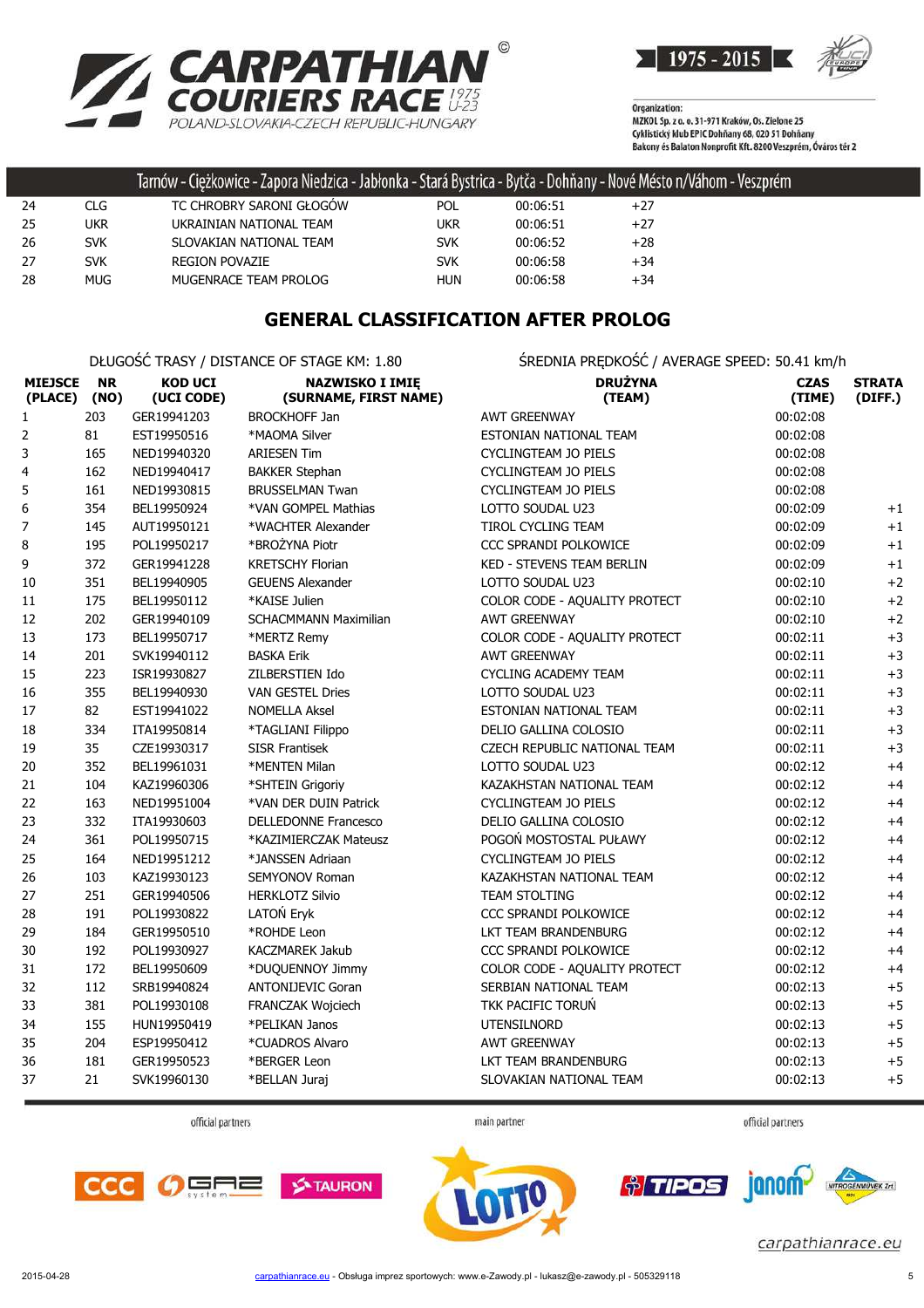

| <b>ZARPATHIAN</b>                        |
|------------------------------------------|
| <b>COURIERS RACE #25</b>                 |
| POI AND-SI OVAKIA-CZECH REPUBLIC-HUNGARY |

|    |     |             |                            | Tarnów - Ciężkowice - Zapora Niedzica - Jabłonka - Stará Bystrica - Bytča - Dohňany - Nové Mésto n/Váhom - Veszprém |          |      |
|----|-----|-------------|----------------------------|---------------------------------------------------------------------------------------------------------------------|----------|------|
| 38 | 254 | GER19960813 | *REUTTER Sven              | TEAM STOLTING                                                                                                       | 00:02:13 | $+5$ |
| 39 | 194 | POL19951004 | *PALUTA Michał             | CCC SPRANDI POLKOWICE                                                                                               | 00:02:13 | $+5$ |
| 40 | 322 | POL19940327 | SYKAŁA Wojciech            | TARNOVIA TARNOWO PODGÓRNE                                                                                           | 00:02:13 | $+5$ |
| 41 | 225 | SVK19940210 | <b>MALOVEC Lubos</b>       | <b>CYCLING ACADEMY TEAM</b>                                                                                         | 00:02:13 | $+5$ |
| 42 | 151 | HUN19960928 | *FILUTAS Viktor            | UTENSILNORD                                                                                                         | 00:02:13 | $+5$ |
| 43 | 375 | GER19960212 | *SCHUBERTH Erik            | KED - STEVENS TEAM BERLIN                                                                                           | 00:02:13 | $+5$ |
| 44 | 83  | EST19960326 | *VOSMAN EKKE Kaur          | ESTONIAN NATIONAL TEAM                                                                                              | 00:02:13 | $+5$ |
| 45 | 221 | POL19950402 | *TALAGA Patryk             | CYCLING ACADEMY TEAM                                                                                                | 00:02:13 | $+5$ |
| 46 | 193 | POL19940715 | STOSZ Patryk               | CCC SPRANDI POLKOWICE                                                                                               | 00:02:14 | $+6$ |
| 47 | 31  | CZE19940222 | DOLEZEL Radovan            | CZECH REPUBLIC NATIONAL TEAM                                                                                        | 00:02:14 | $+6$ |
| 48 | 271 | UKR19950412 | *MORUHA Anton              | KYIV CAPITAL RACING                                                                                                 | 00:02:14 | $+6$ |
| 49 | 183 | GER19961029 | *KOCH Christian            | LKT TEAM BRANDENBURG                                                                                                | 00:02:14 | $+6$ |
| 50 | 333 | ITA19950104 | *DELLAGLIO Alberto         | DELIO GALLINA COLOSIO                                                                                               | 00:02:14 | $+6$ |
| 51 | 255 | GER19950321 | *BACKOFEN Moritz           | TEAM STOLTING                                                                                                       | 00:02:14 | $+6$ |
| 52 | 11  | POL19931118 | <b>KOTT Konrad</b>         | POLISH NATIONAL TEAM                                                                                                | 00:02:14 | $+6$ |
| 53 | 362 | POL19950110 | *SOLIŃSKI Jakub            | POGOŃ MOSTOSTAL PUŁAWY                                                                                              | 00:02:14 | $+6$ |
| 54 | 325 | POL19951216 | *KORCZYŃSKI Borys          | TARNOVIA TARNOWO PODGÓRNE                                                                                           | 00:02:15 | $+7$ |
| 55 | 382 | POL19961029 | *GUTEK Mikołaj             | TKK PACIFIC TORUŃ                                                                                                   | 00:02:15 | $+7$ |
| 56 | 102 | KAZ19961228 | *NATAROV Yuriy             | KAZAKHSTAN NATIONAL TEAM                                                                                            | 00:02:15 | $+7$ |
| 57 | 85  | EST19961215 | *PUNG Peter                | ESTONIAN NATIONAL TEAM                                                                                              | 00:02:15 | $+7$ |
| 58 | 12  | POL19950215 | *KONWA Piotr               | POLISH NATIONAL TEAM                                                                                                | 00:02:15 | $+7$ |
| 59 | 32  | CZE19930209 | <b>MEDEK Tomas</b>         | CZECH REPUBLIC NATIONAL TEAM                                                                                        | 00:02:15 | $+7$ |
| 60 | 311 | CZE19930209 | <b>HAMPL Petr</b>          | <b>FAVORIT BRNO</b>                                                                                                 | 00:02:15 | $+7$ |
| 61 | 222 | ISR19930722 | <b>EINHORN Ben</b>         | <b>CYCLING ACADEMY TEAM</b>                                                                                         | 00:02:15 | $+7$ |
| 62 | 142 | AUT19961002 | *BRKIC Benjamin            | TIROL CYCLING TEAM                                                                                                  | 00:02:15 | $+7$ |
| 63 | 234 | NOR19940424 | <b>REGE Even</b>           | TEAM FIXIT.NO                                                                                                       | 00:02:15 | $+7$ |
| 64 | 73  | UKR19950302 | *KREMINSKYI Vladyslav      | UKRAINIAN NATIONAL TEAM                                                                                             | 00:02:15 | $+7$ |
| 65 | 13  | POL19940310 | MICKIEWICZ Tomasz          | POLISH NATIONAL TEAM                                                                                                | 00:02:15 | $+7$ |
| 66 | 101 | KAZ19930610 | MAIDOS Tilegen             | KAZAKHSTAN NATIONAL TEAM                                                                                            | 00:02:15 | $+7$ |
| 67 | 253 | GER19960225 | *PORZNER Manuel            | TEAM STOLTING                                                                                                       | 00:02:15 | $+7$ |
| 68 | 272 | UKR19950926 | *SHUMILOV Yurii            | KYIV CAPITAL RACING                                                                                                 | 00:02:15 | $+7$ |
| 69 | 364 | POL19940421 | KIETLIŃSKI Wojciech        | POGOŃ MOSTOSTAL PUŁAWY                                                                                              | 00:02:15 | $+7$ |
| 70 | 312 | CZE19941117 | <b>KUKRLE Michael</b>      | <b>FAVORIT BRNO</b>                                                                                                 | 00:02:16 | $+8$ |
| 71 | 105 | KAZ19950320 | *AKHMETOV Galym            | KAZAKHSTAN NATIONAL TEAM                                                                                            | 00:02:16 | $+8$ |
| 72 | 252 | GER19940314 | <b>EGNER Arne</b>          | TEAM STOLTING                                                                                                       | 00:02:16 | $+8$ |
| 73 | 171 | BEL19960603 | *ARIMONT Charlie           | COLOR CODE - AQUALITY PROTECT                                                                                       | 00:02:16 | $+8$ |
| 74 | 341 | POL19931217 | <b>KASPEREK Michał</b>     | TC CHROBRY SARONI GŁOGÓW                                                                                            | 00:02:16 | $+8$ |
| 75 | 133 | SVK19941031 | VANCO Jakub                | <b>REGION POVAZIE</b>                                                                                               | 00:02:16 | $+8$ |
| 76 | 231 | NOR19940415 | <b>AUSTEVOLL Ole Andre</b> | TEAM FIXIT.NO                                                                                                       | 00:02:16 | $+8$ |
| 77 | 143 | AUT19950917 | *STOCK Mario               | TIROL CYCLING TEAM                                                                                                  | 00:02:16 | $+8$ |
| 78 | 363 | POL19930604 | JEZIORSKI Rafał            | POGOŃ MOSTOSTAL PUŁAWY                                                                                              | 00:02:17 | $+9$ |
| 79 | 385 | POL19960212 | *WYPYCH Karol              | TKK PACIFIC TORUŃ                                                                                                   | 00:02:17 | $+9$ |
| 80 | 275 | UKR19961010 | *ASHUROV Kostantyn         | KYIV CAPITAL RACING                                                                                                 | 00:02:17 | $+9$ |
| 81 | 345 | POL19940824 | <b>GRABIS Mateusz</b>      | TC CHROBRY SARONI GŁOGÓW                                                                                            | 00:02:17 | $+9$ |
| 82 | 174 | BEL19961229 | *SIX Franklin              | COLOR CODE - AQUALITY PROTECT                                                                                       | 00:02:17 | $+9$ |
| 83 | 301 | HUN19950712 | *RUTTKAY Zoltan            | MUGENRACE TEAM PROLOG                                                                                               | 00:02:17 | $+9$ |
| 84 | 25  | SVK19950911 | *HOLOMEK Milan             | SLOVAKIAN NATIONAL TEAM                                                                                             | 00:02:17 | $+9$ |
| 85 | 374 | GER19950513 | *NIEDERLAG Luca            | <b>KED - STEVENS TEAM BERLIN</b>                                                                                    | 00:02:17 | $+9$ |
| 86 | 313 | CZE19950713 | *SEKANINA Adam             | <b>FAVORIT BRNO</b>                                                                                                 | 00:02:17 | $+9$ |

official partners

main partner

official partners







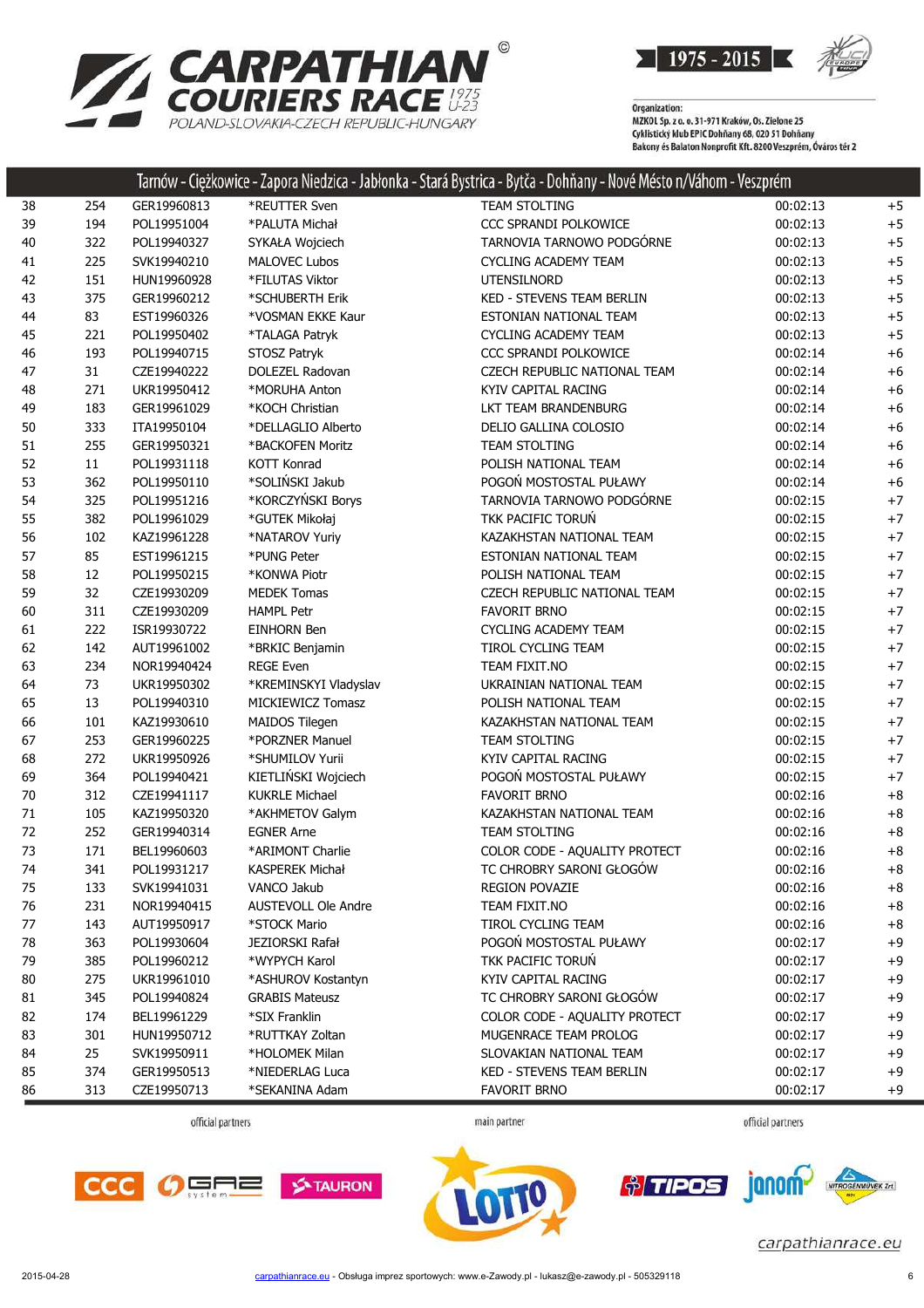



|        |        |             |                            | Tarnow - Ciężkowice - Zapora Niedzica - Jabłonka - Stara Bystrica - Bytca - Dohnany - Nove Mesto n/Vahom - Veszprem |          |       |
|--------|--------|-------------|----------------------------|---------------------------------------------------------------------------------------------------------------------|----------|-------|
| 87     | 331    | ITA19940513 | <b>MARENGO Alberto</b>     | DELIO GALLINA COLOSIO                                                                                               | 00:02:17 | $+9$  |
| 88     | 321    | POL19930816 | KISTOWSKI Kacper           | TARNOVIA TARNOWO PODGÓRNE                                                                                           | 00:02:18 | $+10$ |
| 89     | 84     | EST00000000 | VENDELIN Karl Arnold       | ESTONIAN NATIONAL TEAM                                                                                              | 00:02:18 | $+10$ |
| $90\,$ | 233    | NOR19940209 | JENSEN Jan William         | TEAM FIXIT.NO                                                                                                       | 00:02:18 | $+10$ |
| 91     | 373    | GER19940616 | <b>CARSTENSEN Lucas</b>    | KED - STEVENS TEAM BERLIN                                                                                           | 00:02:18 | $+10$ |
| 92     | 343    | POL19930716 | LEDUCHOWSKI Aleksander     | TC CHROBRY SARONI GŁOGÓW                                                                                            | 00:02:18 | $+10$ |
| 93     | 182    | GER19940919 | SOBALLA Carl               | LKT TEAM BRANDENBURG                                                                                                | 00:02:18 | $+10$ |
| 94     | 205    | CZE19960630 | *LEHKY Roman               | <b>AWT GREENWAY</b>                                                                                                 | 00:02:18 | $+10$ |
| 95     | 232    | NOR19930918 | STOKKENES Torstein         | TEAM FIXIT.NO                                                                                                       | 00:02:18 | $+10$ |
| 96     | 353    | BEL19950121 | *VANDERAERDEN Massimo      | LOTTO SOUDAL U23                                                                                                    | 00:02:18 | $+10$ |
| 97     | 111    | SRB19940506 | STEFANOVIC Stefan          | SERBIAN NATIONAL TEAM                                                                                               | 00:02:18 | $+10$ |
| 98     | 141    | AUT19950304 | *SCHIPFLINGER Florian      | TIROL CYCLING TEAM                                                                                                  | 00:02:18 | $+10$ |
| 99     | $71\,$ | UKR19951012 | *GLADYSH Roman             | UKRAINIAN NATIONAL TEAM                                                                                             | 00:02:18 | $+10$ |
| 100    | 274    | UKR19931230 | <b>GREGUL Igor</b>         | KYIV CAPITAL RACING                                                                                                 | 00:02:18 | $+10$ |
| 101    | 154    | HUN19960326 | *MORICZ Daniel             | UTENSILNORD                                                                                                         | 00:02:18 | $+10$ |
| 102    | 72     | UKR19950405 | *HRYNIV Vitaliy            | UKRAINIAN NATIONAL TEAM                                                                                             | 00:02:18 | $+10$ |
| 103    | 185    | GER19961002 | *ROHDE Louis               | LKT TEAM BRANDENBURG                                                                                                | 00:02:19 | $+11$ |
| 104    | 273    | UKR19960910 | *BONDARENKO Pavlo          | KYIV CAPITAL RACING                                                                                                 | 00:02:19 | $+11$ |
| 105    | 34     | CZE19960924 | *CAMRDA Pavel              | CZECH REPUBLIC NATIONAL TEAM                                                                                        | 00:02:19 | $+11$ |
| 106    | 15     | POL19950406 | *SZELĄG Gracjan            | POLISH NATIONAL TEAM                                                                                                | 00:02:19 | $+11$ |
| 107    | 314    | CZE19930823 | <b>CHLUPAC Dominik</b>     | <b>FAVORIT BRNO</b>                                                                                                 | 00:02:20 | $+12$ |
| 108    | 371    | GER19930107 | <b>DONATH Felix</b>        | <b>KED - STEVENS TEAM BERLIN</b>                                                                                    | 00:02:20 | $+12$ |
| 109    | 383    | POL19961008 | *ZŁOTOWICZ Patryk          | TKK PACIFIC TORUŃ                                                                                                   | 00:02:20 | $+12$ |
| 110    | 113    | SRB19940217 | AMBRUS Nemanja             | SERBIAN NATIONAL TEAM                                                                                               | 00:02:20 | $+12$ |
| 111    | 304    | HUN19930302 | <b>VARGA Peter</b>         | MUGENRACE TEAM PROLOG                                                                                               | 00:02:20 | $+12$ |
| 112    | 134    | SVK19950911 | *MARTAG Tomas              | <b>REGION POVAZIE</b>                                                                                               | 00:02:21 | $+13$ |
| 113    | 303    | HUN19931114 | MOGYOROSI Mate             | MUGENRACE TEAM PROLOG                                                                                               | 00:02:21 | $+13$ |
| 114    | 132    | SVK19931129 | <b>MALIK Robert</b>        | <b>REGION POVAZIE</b>                                                                                               | 00:02:21 | $+13$ |
| 115    | 131    | SVK19960612 | *BASKA Denis               | <b>REGION POVAZIE</b>                                                                                               | 00:02:21 | $+13$ |
| 116    | 342    | POL19940608 | JAROMIN Piotr              | TC CHROBRY SARONI GŁOGÓW                                                                                            | 00:02:21 | $+13$ |
| 117    | 224    | SVK19940630 | DASKO Mario                | <b>CYCLING ACADEMY TEAM</b>                                                                                         | 00:02:21 | $+13$ |
| 118    | 152    | HUN19951126 | *ROZSA Balazs              | UTENSILNORD                                                                                                         | 00:02:21 | $+13$ |
| 119    | 384    | POL19930220 | <b>KRAKOWIAK Norbert</b>   | TKK PACIFIC TORUN                                                                                                   | 00:02:22 | $+14$ |
| 120    | 33     | CZE19950830 | *FIALA Petr                | CZECH REPUBLIC NATIONAL TEAM                                                                                        | 00:02:22 | $+14$ |
| 121    | 24     | SVK19941227 | <b>KRAJICEK Matej</b>      | SLOVAKIAN NATIONAL TEAM                                                                                             | 00:02:22 | $+14$ |
| 122    | 23     | SVK19940206 | LAJCHA Juraj               | SLOVAKIAN NATIONAL TEAM                                                                                             | 00:02:22 | $+14$ |
| 123    | 14     | POL19930910 | <b>OWSIAN Arkadiusz</b>    | POLISH NATIONAL TEAM                                                                                                | 00:02:22 | $+14$ |
| 124    | 305    | HUN19941219 | LOKI Bence                 | MUGENRACE TEAM PROLOG                                                                                               | 00:02:23 | $+15$ |
| 125    | 75     | UKR19950417 | *POLYAKOV Yurii            | UKRAINIAN NATIONAL TEAM                                                                                             | 00:02:23 | $+15$ |
| 126    | 344    | POL19950103 | *BIJAK Marcin              | TC CHROBRY SARONI GŁOGÓW                                                                                            | 00:02:23 | $+15$ |
| 127    | 315    | CZE19951023 | *NEUMAN Dominik            | <b>FAVORIT BRNO</b>                                                                                                 | 00:02:23 | $+15$ |
| 128    | 365    | POL19960506 | *TUREK Kamil               | POGOŃ MOSTOSTAL PUŁAWY                                                                                              | 00:02:24 | $+16$ |
| 129    | 153    | HUN19950425 | *LENGYEL Zoltan            | UTENSILNORD                                                                                                         | 00:02:24 | $+16$ |
| 130    | 323    | POL19950218 | *WILGUS Wojciech           | TARNOVIA TARNOWO PODGÓRNE                                                                                           | 00:02:24 | $+16$ |
| 131    | 135    | SVK19941210 | KOVACIK Juraj              | <b>REGION POVAZIE</b>                                                                                               | 00:02:24 | $+16$ |
| 132    | 335    | ITA19950529 | *PASTORINO MATTIA Giovanni | DELIO GALLINA COLOSIO                                                                                               | 00:02:25 | $+17$ |
| 133    | 22     | SVK19950314 | *DUBEN Martin              | SLOVAKIAN NATIONAL TEAM                                                                                             | 00:02:27 | $+19$ |
| 134    | 324    | POL19960127 | *WIEWIÓR Dominik           | TARNOVIA TARNOWO PODGÓRNE                                                                                           | 00:02:28 | $+20$ |
| 135    | 114    | SRB19960610 | *VASILJEVIC Aleksandar     | SERBIAN NATIONAL TEAM                                                                                               | 00:02:29 | $+21$ |
|        |        |             |                            |                                                                                                                     |          |       |

official partners

main partner









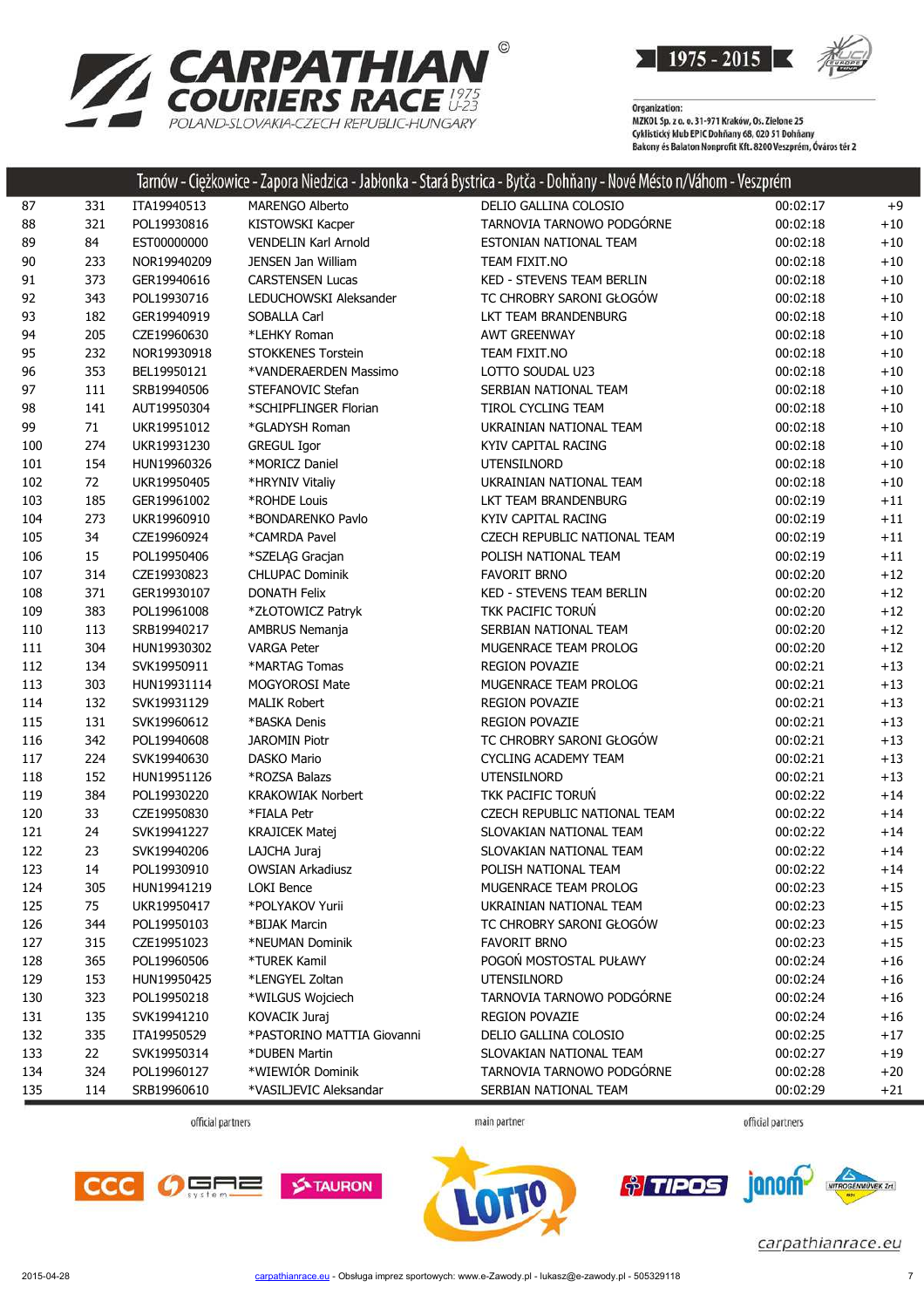



Tarnów - Ciężkowice - Zapora Niedzica - Jabłonka - Stará Bystrica - Bytča - Dohňany - Nové Mésto n/Váhom - Veszprém

136 74 UKR19960906 \*SELIVERSTOV Roman UKRAINIAN NATIONAL TEAM 00:02:30 +22

### **RIDERS UNDER 21 AFTER PROLOG**

DŁUGOŚĆ TRASY / DISTANCE OF STAGE KM: 1.80 ŚREDNIA PRĘDKOŚĆ / AVERAGE SPEED: 50.4 km/h

| <b>MIEJSCE</b><br>(PLACE) | <b>NR</b><br>(NO) | <b>KOD UCI</b><br>(UCI CODE) | <b>NAZWISKO I IMIĘ</b><br>(SURNAME, FIRST NAME) | <b>DRUŻYNA</b><br>(TEAM)         | <b>CZAS</b><br>(TIME) | <b>STRATA</b><br>(DIFF.) |
|---------------------------|-------------------|------------------------------|-------------------------------------------------|----------------------------------|-----------------------|--------------------------|
| 1                         | 81                | EST19950516                  | <b>MAOMA Silver</b>                             | ESTONIAN NATIONAL TEAM           | 00:02:08              |                          |
| 2                         | 354               | BEL19950924                  | VAN GOMPEL Mathias                              | LOTTO SOUDAL U23                 | 00:02:09              | $+1$                     |
| 3                         | 145               | AUT19950121                  | <b>WACHTER Alexander</b>                        | TIROL CYCLING TEAM               | 00:02:09              | $+1$                     |
| 4                         | 195               | POL19950217                  | <b>BROŻYNA Piotr</b>                            | CCC SPRANDI POLKOWICE            | 00:02:09              | $+1$                     |
| 5                         | 175               | BEL19950112                  | <b>KAISE Julien</b>                             | COLOR CODE - AQUALITY PROTECT    | 00:02:10              | $+2$                     |
| 6                         | 173               | BEL19950717                  | <b>MERTZ Remy</b>                               | COLOR CODE - AQUALITY PROTECT    | 00:02:11              | $+3$                     |
| 7                         | 334               | ITA19950814                  | <b>TAGLIANI Filippo</b>                         | DELIO GALLINA COLOSIO            | 00:02:11              | $+3$                     |
| 8                         | 352               | BEL19961031                  | <b>MENTEN Milan</b>                             | LOTTO SOUDAL U23                 | 00:02:12              | $+4$                     |
| 9                         | 104               | KAZ19960306                  | <b>SHTEIN Grigoriy</b>                          | KAZAKHSTAN NATIONAL TEAM         | 00:02:12              | $+4$                     |
| 10                        | 163               | NED19951004                  | VAN DER DUIN Patrick                            | CYCLINGTEAM JO PIELS             | 00:02:12              | $+4$                     |
| 11                        | 361               | POL19950715                  | KAZIMIERCZAK Mateusz                            | POGOŃ MOSTOSTAL PUŁAWY           | 00:02:12              | $+4$                     |
| 12                        | 164               | NED19951212                  | <b>JANSSEN Adriaan</b>                          | <b>CYCLINGTEAM JO PIELS</b>      | 00:02:12              | $+4$                     |
| 13                        | 184               | GER19950510                  | <b>ROHDE Leon</b>                               | LKT TEAM BRANDENBURG             | 00:02:12              | $+4$                     |
| 14                        | 172               | BEL19950609                  | DUQUENNOY Jimmy                                 | COLOR CODE - AQUALITY PROTECT    | 00:02:12              | $+4$                     |
| 15                        | 155               | HUN19950419                  | PELIKAN Janos                                   | UTENSILNORD                      | 00:02:13              | $+5$                     |
| 16                        | 204               | ESP19950412                  | <b>CUADROS Alvaro</b>                           | <b>AWT GREENWAY</b>              | 00:02:13              | $+5$                     |
| 17                        | 181               | GER19950523                  | <b>BERGER Leon</b>                              | LKT TEAM BRANDENBURG             | 00:02:13              | $+5$                     |
| 18                        | 21                | SVK19960130                  | <b>BELLAN Juraj</b>                             | SLOVAKIAN NATIONAL TEAM          | 00:02:13              | $+5$                     |
| 19                        | 254               | GER19960813                  | <b>REUTTER Sven</b>                             | TEAM STOLTING                    | 00:02:13              | $+5$                     |
| 20                        | 194               | POL19951004                  | PALUTA Michał                                   | CCC SPRANDI POLKOWICE            | 00:02:13              | $+5$                     |
| 21                        | 151               | HUN19960928                  | <b>FILUTAS Viktor</b>                           | <b>UTENSILNORD</b>               | 00:02:13              | $+5$                     |
| 22                        | 375               | GER19960212                  | <b>SCHUBERTH Erik</b>                           | <b>KED - STEVENS TEAM BERLIN</b> | 00:02:13              | $+5$                     |
| 23                        | 83                | EST19960326                  | <b>VOSMAN EKKE Kaur</b>                         | ESTONIAN NATIONAL TEAM           | 00:02:13              | $+5$                     |
| 24                        | 221               | POL19950402                  | <b>TALAGA Patryk</b>                            | <b>CYCLING ACADEMY TEAM</b>      | 00:02:13              | $+5$                     |
| 25                        | 271               | UKR19950412                  | <b>MORUHA Anton</b>                             | KYIV CAPITAL RACING              | 00:02:14              | $+6$                     |
| 26                        | 183               | GER19961029                  | <b>KOCH Christian</b>                           | LKT TEAM BRANDENBURG             | 00:02:14              | $+6$                     |
| 27                        | 333               | ITA19950104                  | <b>DELLAGLIO Alberto</b>                        | DELIO GALLINA COLOSIO            | 00:02:14              | $+6$                     |
| 28                        | 255               | GER19950321                  | <b>BACKOFEN Moritz</b>                          | <b>TEAM STOLTING</b>             | 00:02:14              | $+6$                     |
| 29                        | 362               | POL19950110                  | SOLIŃSKI Jakub                                  | POGOŃ MOSTOSTAL PUŁAWY           | 00:02:14              | $+6$                     |
| 30                        | 325               | POL19951216                  | KORCZYŃSKI Borys                                | TARNOVIA TARNOWO PODGÓRNE        | 00:02:15              | $+7$                     |
| 31                        | 382               | POL19961029                  | <b>GUTEK Mikołaj</b>                            | TKK PACIFIC TORUŃ                | 00:02:15              | $+7$                     |
| 32                        | 102               | KAZ19961228                  | <b>NATAROV Yuriy</b>                            | KAZAKHSTAN NATIONAL TEAM         | 00:02:15              | $+7$                     |
| 33                        | 85                | EST19961215                  | <b>PUNG Peter</b>                               | ESTONIAN NATIONAL TEAM           | 00:02:15              | $+7$                     |
| 34                        | 12                | POL19950215                  | <b>KONWA Piotr</b>                              | POLISH NATIONAL TEAM             | 00:02:15              | $+7$                     |
| 35                        | 142               | AUT19961002                  | <b>BRKIC Benjamin</b>                           | <b>TIROL CYCLING TEAM</b>        | 00:02:15              | $+7$                     |
| 36                        | 73                | UKR19950302                  | KREMINSKYI Vladyslav                            | UKRAINIAN NATIONAL TEAM          | 00:02:15              | $+7$                     |
| 37                        | 253               | GER19960225                  | <b>PORZNER Manuel</b>                           | TEAM STOLTING                    | 00:02:15              | $+7$                     |
| 38                        | 272               | UKR19950926                  | SHUMILOV Yurii                                  | KYIV CAPITAL RACING              | 00:02:15              | $+7$                     |
| 39                        | 105               | KAZ19950320                  | <b>AKHMETOV Galym</b>                           | KAZAKHSTAN NATIONAL TEAM         | 00:02:16              | $+8$                     |
| 40                        | 171               | BEL19960603                  | <b>ARIMONT Charlie</b>                          | COLOR CODE - AQUALITY PROTECT    | 00:02:16              | $+8$                     |
| 41                        | 143               | AUT19950917                  | <b>STOCK Mario</b>                              | <b>TIROL CYCLING TEAM</b>        | 00:02:16              | $+8$                     |

official partners

main partner

official partners







janom *<u>* $\frac{8}{7}$  *TIPOS</u>*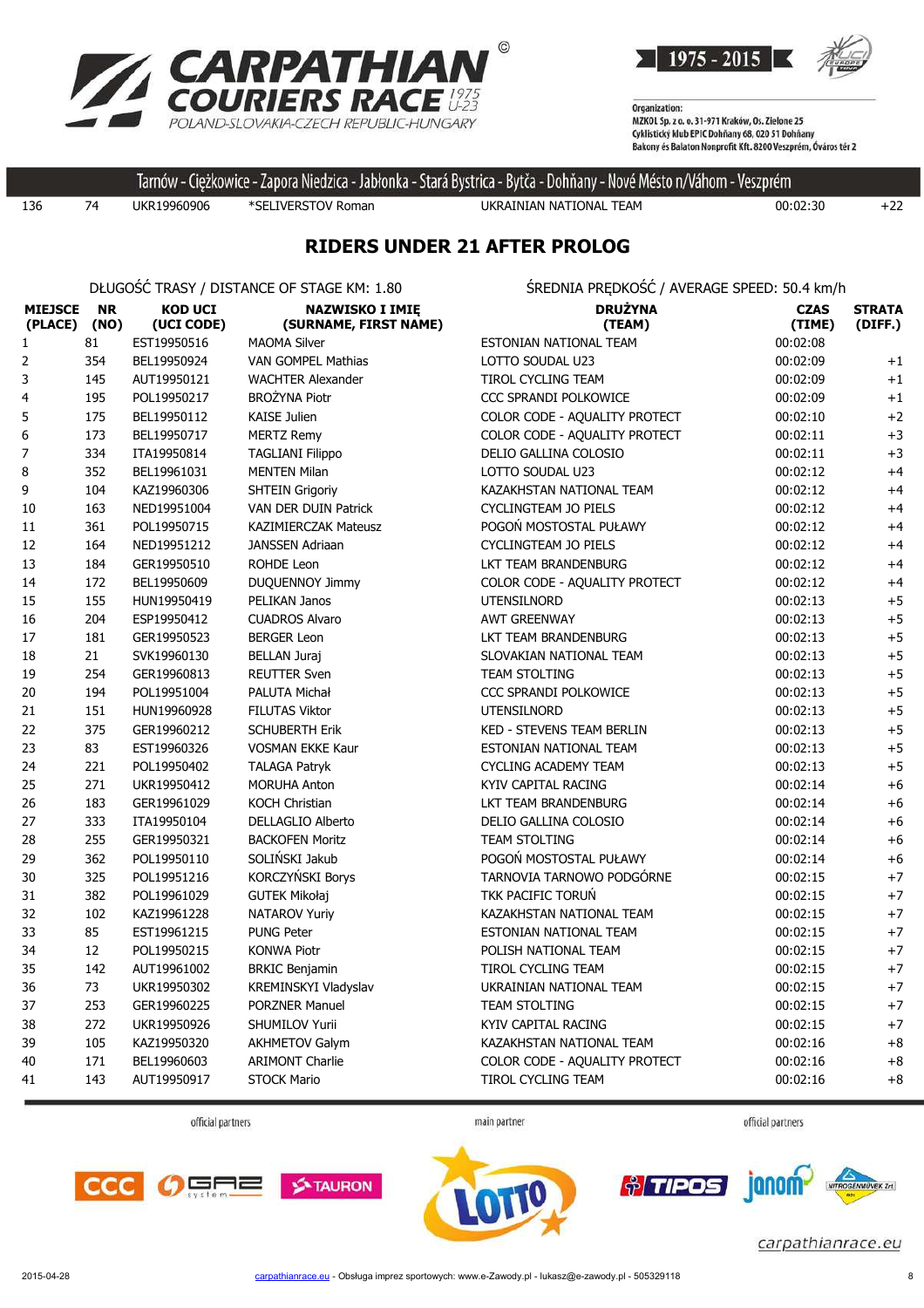

| <b>ZARPATHIAN</b>                        |
|------------------------------------------|
| <b>COURIERS RACE #23</b>                 |
| POI AND-SI OVAKIA-CZECH REPUBLIC-HUNGARY |

Tarnów - Ciężkowice - Zapora Niedzica - Jabłonka - Stará Bystrica - Bytča - Dohňany - Nové Mésto n/Váhom - Veszprém 385 POL19960212 WYPYCH Karol TKK PACIFIC TORUŃ 00:02:17 +9 43 275 UKR19961010 ASHUROV Kostantyn KYIV CAPITAL RACING 60:02:17 +9 44 174 BEL19961229 SIX Franklin COLOR CODE - AQUALITY PROTECT 00:02:17 +9 45 301 HUN19950712 RUTTKAY Zoltan MUGENRACE TEAM PROLOG 00:02:17 +9 25 SVK19950911 HOLOMEK Milan SLOVAKIAN NATIONAL TEAM 00:02:17 +9 374 GER19950513 NIEDERLAG Luca KED - STEVENS TEAM BERLIN 00:02:17 +9 313 CZE19950713 SEKANINA Adam FAVORIT BRNO 00:02:17 +9 205 CZE19960630 LEHKY Roman AWT GREENWAY 00:02:18 +10 353 BEL19950121 VANDERAERDEN Massimo LOTTO SOUDAL U23 00:02:18 +10 141 AUT19950304 SCHIPFLINGER Florian TIROL CYCLING TEAM 00:02:18 +10 71 UKR19951012 GLADYSH Roman UKRAINIAN NATIONAL TEAM 00:02:18 +10 154 HUN19960326 MORICZ Daniel UTENSILNORD 00:02:18 +10 54 72 UKR19950405 HRYNIV Vitaliy UKRAINIAN NATIONAL TEAM 00:02:18 +10 185 GER19961002 ROHDE Louis LKT TEAM BRANDENBURG 00:02:19 +11 273 UKR19960910 BONDARENKO Pavlo KYIV CAPITAL RACING 00:02:19 +11 34 CZE19960924 CAMRDA Pavel CZECH REPUBLIC NATIONAL TEAM 00:02:19 +11 15 POL19950406 SZELĄG Gracjan POLISH NATIONAL TEAM 00:02:19 +11 59 383 POL19961008 ZŁOTOWICZ Patryk TKK PACIFIC TORUŃ 1999 10:02:20 +12 134 SVK19950911 MARTAG Tomas REGION POVAZIE 00:02:21 +13 131 SVK19960612 BASKA Denis REGION POVAZIE 00:02:21 +13 152 HUN19951126 ROZSA Balazs UTENSILNORD 00:02:21 +13 33 CZE19950830 FIALA Petr CZECH REPUBLIC NATIONAL TEAM 00:02:22 +14 75 UKR19950417 POLYAKOV Yurii UKRAINIAN NATIONAL TEAM 00:02:23 +15 344 POL19950103 BIJAK Marcin TC CHROBRY SARONI GŁOGÓW 00:02:23 +15 315 CZE19951023 NEUMAN Dominik FAVORIT BRNO 00:02:23 +15 365 POL19960506 TUREK Kamil POGOŃ MOSTOSTAL PUŁAWY 00:02:24 +16 153 HUN19950425 LENGYEL Zoltan UTENSILNORD 00:02:24 +16 323 POL19950218 WILGUS Wojciech TARNOVIA TARNOWO PODGÓRNE 00:02:24 +16 70 335 ITA19950529 PASTORINO MATTIA Giovanni DELIO GALLINA COLOSIO 00:02:25 +17 22 SVK19950314 DUBEN Martin SLOVAKIAN NATIONAL TEAM 00:02:27 +19 324 POL19960127 WIEWIÓR Dominik TARNOVIA TARNOWO PODGÓRNE 00:02:28 +20 114 SRB19960610 VASILJEVIC Aleksandar SERBIAN NATIONAL TEAM 00:02:29 +21 74 UKR19960906 SELIVERSTOV Roman UKRAINIAN NATIONAL TEAM 00:02:30 +22

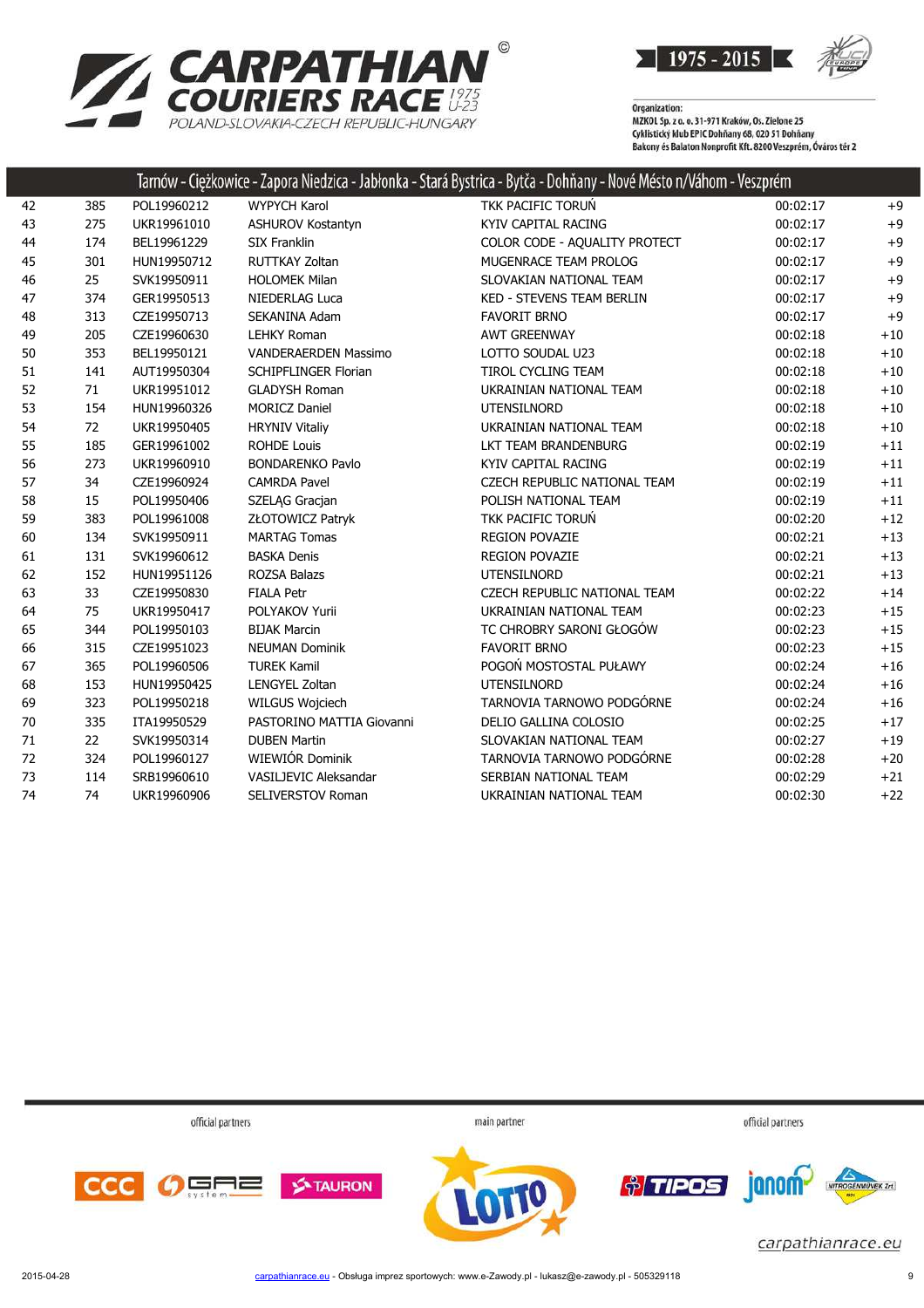



Tarnów - Ciężkowice - Zapora Niedzica - Jabłonka - Stará Bystrica - Bytča - Dohňany - Nové Mésto n/Váhom - Veszprém

### **TEAM CLASSIFICATION AFTER PROLOG**

| <b>MIEJSCE</b> | <b>KOD UCI</b><br>(PLACE) (UCI CODE) | <b>DRUŻYNA</b><br>(TEAM)             | <b>KRAJ</b><br>(COUNTRY) | <b>CZAS</b><br>(TIME) | <b>STRATA</b><br>(DIFF.) |
|----------------|--------------------------------------|--------------------------------------|--------------------------|-----------------------|--------------------------|
| 1              | <b>CJP</b>                           | CJP CYCLINGTEAM JO PIELS             | <b>NED</b>               | 00:06:24              |                          |
| 2              | <b>AWT</b>                           | <b>AWT AWT GREENWAY</b>              | <b>CZE</b>               | 00:06:29              | $+5$                     |
| 3              | <b>LTS</b>                           | LTS LOTTO SOUDAL U23                 | <b>BEL</b>               | 00:06:30              | $+6$                     |
| 4              | <b>EST</b>                           | EST ESTONIAN NATIONAL TEAM           | <b>EST</b>               | 00:06:32              | $+8$                     |
| 5              | <b>CCB</b>                           | CCB COLOR CODE - AQUALITY PROTECT    | <b>BEL</b>               | 00:06:33              | $+9$                     |
| 6              | CCC                                  | CCC CCC SPRANDI POLKOWICE            | <b>POL</b>               | 00:06:33              | $+9$                     |
| $\overline{7}$ | <b>CAT</b>                           | CAT CYCLING ACADEMY TEAM             | <b>ISR</b>               | 00:06:37              | $+13$                    |
| 8              | <b>DEL</b>                           | DEL DELIO GALLINA COLOSIO            | <b>ITA</b>               | 00:06:37              | $+13$                    |
| 9              | <b>STG</b>                           | <b>STG TEAM STOLTING</b>             | <b>GER</b>               | 00:06:39              | $+15$                    |
| 10             | <b>KAZ</b>                           | KAZ KAZAKHSTAN NATIONAL TEAM         | <b>KAZ</b>               | 00:06:39              | $+15$                    |
| 11             | <b>LKT</b>                           | LKT LKT TEAM BRANDENBURG             | <b>GER</b>               | 00:06:39              | $+15$                    |
| 12             | <b>KED</b>                           | <b>KED KED - STEVENS TEAM BERLIN</b> | <b>GER</b>               | 00:06:39              | $+15$                    |
| 13             | <b>TIR</b>                           | TIR TIROL CYCLING TEAM               | <b>AUT</b>               | 00:06:40              | $+16$                    |
| 14             | <b>CZE</b>                           | CZE CZECH REPUBLIC NATIONAL TEAM     | <b>CZE</b>               | 00:06:40              | $+16$                    |
| 15             | <b>PMP</b>                           | PMP POGOŃ MOSTOSTAL PUŁAWY           | POL                      | 00:06:41              | $+17$                    |
| 16             | <b>UNA</b>                           | <b>UNA UTENSILNORD</b>               | <b>HUN</b>               | 00:06:44              | $+20$                    |
| 17             | <b>POL</b>                           | POL POLISH NATIONAL TEAM             | <b>POL</b>               | 00:06:44              | $+20$                    |
| 18             | <b>PAC</b>                           | PAC TKK PACIFIC TORUN                | POL                      | 00:06:45              | $+21$                    |
| 19             | <b>KCR</b>                           | KCR KYIV CAPITAL RACING              | <b>UKR</b>               | 00:06:46              | $+22$                    |
| 20             | <b>TAR</b>                           | TAR TARNOVIA TARNOWO PODGÓRNE        | POL                      | 00:06:46              | $+22$                    |
| 21             | <b>FVB</b>                           | <b>FVB FAVORIT BRNO</b>              | <b>CZE</b>               | 00:06:48              | $+24$                    |
| 22             | <b>FIX</b>                           | FIX TEAM FIXIT.NO                    | <b>NOR</b>               | 00:06:49              | $+25$                    |
| 23             | <b>SRB</b>                           | SRB SERBIAN NATIONAL TEAM            | <b>SRB</b>               | 00:06:51              | $+27$                    |
| 24             | <b>UKR</b>                           | UKR UKRAINIAN NATIONAL TEAM          | <b>UKR</b>               | 00:06:51              | $+27$                    |
| 25             | <b>CLG</b>                           | <b>CLG TC CHROBRY SARONI GŁOGÓW</b>  | <b>POL</b>               | 00:06:51              | $+27$                    |
| 26             | <b>SVK</b>                           | SVK SLOVAKIAN NATIONAL TEAM          | <b>SVK</b>               | 00:06:52              | $+28$                    |
| 27             | <b>SVK</b>                           | SVK REGION POVAZIE                   | <b>SVK</b>               | 00:06:58              | $+34$                    |
| 28             | <b>MUG</b>                           | MUG MUGENRACE TEAM PROLOG            | <b>HUN</b>               | 00:06:58              | $+34$                    |

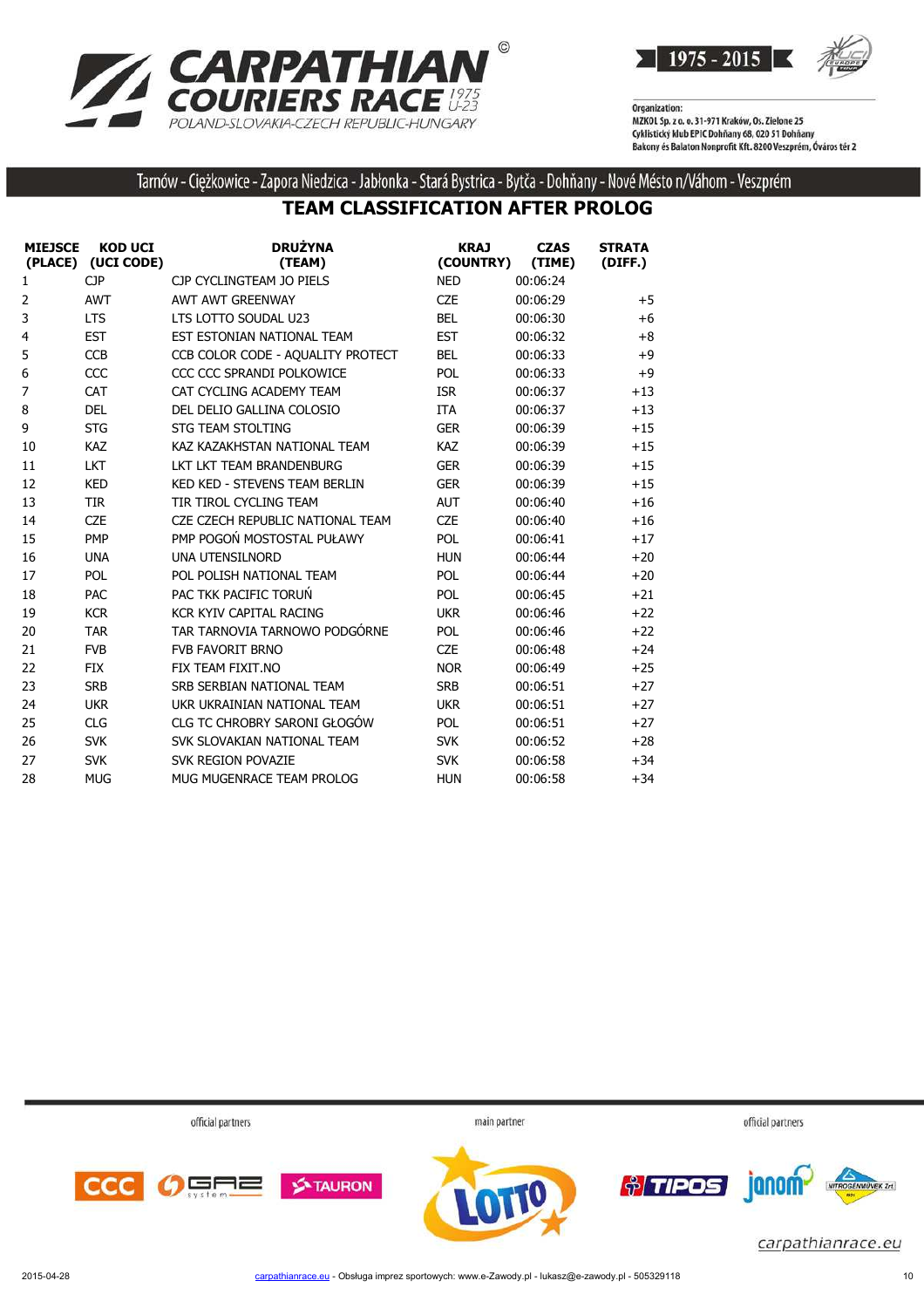

1975 - 2015

Organization: MZKOL Sp. z o. o. 31-971 Kraków, Os. Zielone 25 Cyklistický klub EPIC Dohňany 68, 020 51 Dohňany Bakony és Balaton Nonprofit Kft. 8200 Veszprém, Óváros tér 2

Tarnów - Ciężkowice - Zapora Niedzica - Jabłonka - Stará Bystrica - Bytča - Dohňany - Nové Mésto n/Váhom - Veszprém

### **ORDER OF TECHNICAL CAR ON STAGE 1**

| LP<br>(ON) | <b>KOD UCI</b><br>(UCI CODE) | <b>DRUŻYNA</b><br>(TEAM)         |
|------------|------------------------------|----------------------------------|
| 1          | <b>AWT</b>                   | <b>AWT GREENWAY</b>              |
| 2          | <b>EST</b>                   | ESTONIAN NATIONAL TEAM           |
| 3          | CJP.                         | <b>CYCLINGTEAM JO PIELS</b>      |
| 4          | <b>LTS</b>                   | LOTTO SOUDAL U23                 |
| 5          | <b>TIR</b>                   | <b>TIROL CYCLING TEAM</b>        |
| 6          | CCC                          | CCC SPRANDI POLKOWICE            |
| 7          | <b>KED</b>                   | <b>KED - STEVENS TEAM BERLIN</b> |
| 8          | <b>CCB</b>                   | COLOR CODE - AQUALITY PROTECT    |
| 9          | CAT                          | <b>CYCLING ACADEMY TEAM</b>      |
| 10         | <b>DEL</b>                   | DELIO GALLINA COLOSIO            |
| 11         | <b>CZE</b>                   | CZECH REPUBLIC NATIONAL TEAM     |
| 12         | <b>KAZ</b>                   | KAZAKHSTAN NATIONAL TEAM         |
| 13         | <b>PMP</b>                   | POGOŃ MOSTOSTAL PUŁAWY           |
| 14         | <b>STG</b>                   | <b>TEAM STOLTING</b>             |
| 15         | <b>LKT</b>                   | LKT TEAM BRANDENBURG             |
| 16         | <b>SRB</b>                   | SERBIAN NATIONAL TEAM            |
| 17         | <b>PAC</b>                   | TKK PACIFIC TORUŃ                |
| 18         | <b>UNA</b>                   | <b>UTENSILNORD</b>               |
| 19         | <b>SVK</b>                   | SLOVAKIAN NATIONAL TEAM          |
| 20         | <b>TAR</b>                   | TARNOVIA TARNOWO PODGÓRNE        |
| 21         | <b>KCR</b>                   | KYIV CAPITAL RACING              |
| 22         | <b>POL</b>                   | POLISH NATIONAL TEAM             |
| 23         | <b>FVB</b>                   | <b>FAVORIT BRNO</b>              |
| 24         | <b>FIX</b>                   | TEAM FIXIT.NO                    |
| 25         | <b>UKR</b>                   | UKRAINIAN NATIONAL TEAM          |
| 26         | <b>CLG</b>                   | TC CHROBRY SARONI GŁOGÓW         |
| 27         | <b>SVK</b>                   | <b>REGION POVAZIE</b>            |
| 28         | MUG                          | MUGENRACE TEAM PROLOG            |

#### **JERSEY HOLDERS ON STAGE**

**Klasyfikacja indywidualna generalna - koszulka żółta Individual general classification - yellow jersey**

**LOTTO**



**BROCKHOFF Jan (203) AWT GREENWAY**

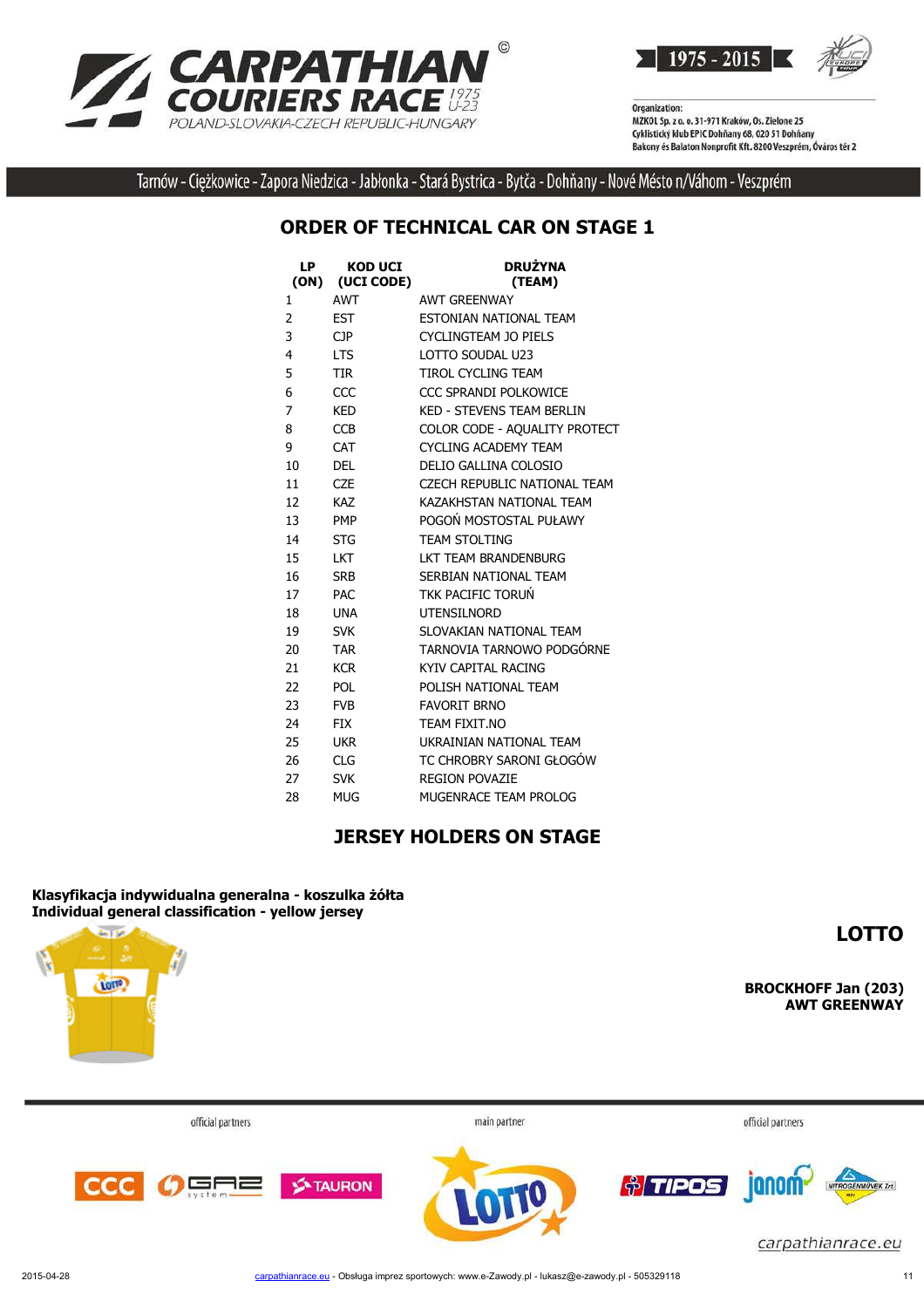



Tarnów - Ciężkowice - Zapora Niedzica - Jabłonka - Stará Bystrica - Bytča - Dohňany - Nové Mésto n/Váhom - Veszprém

#### **Klasyfikacja punktowa - koszulka czerwona Classification by places – red jersey**



#### **Klasyfikacja górska - koszulka różowa Climbers classification - pink jersey**



#### **Klasyfikacja aktywnych punktowa - koszulka błękitna Classification by points - azure jersey**



**Klasyfikacja poniżej 21 - koszulka biała Riders under 21 - white jersey NITRO**



**BAKKER Stephan (162) CYCLINGTEAM JO PIELS**

**TAURON**

**TIPOS**

**ARIESEN Tim (165) CYCLINGTEAM JO PIELS**

**JANOM**

**MAOMA Silver (81) ESTONIAN NATIONAL TEAM**

**MAOMA Silver (81) ESTONIAN NATIONAL TEAM** Na etapie w koszulce pojedzie/Jersey wearer:  **VAN GOMPEL Mathias (354) LOTTO SOUDAL U23**